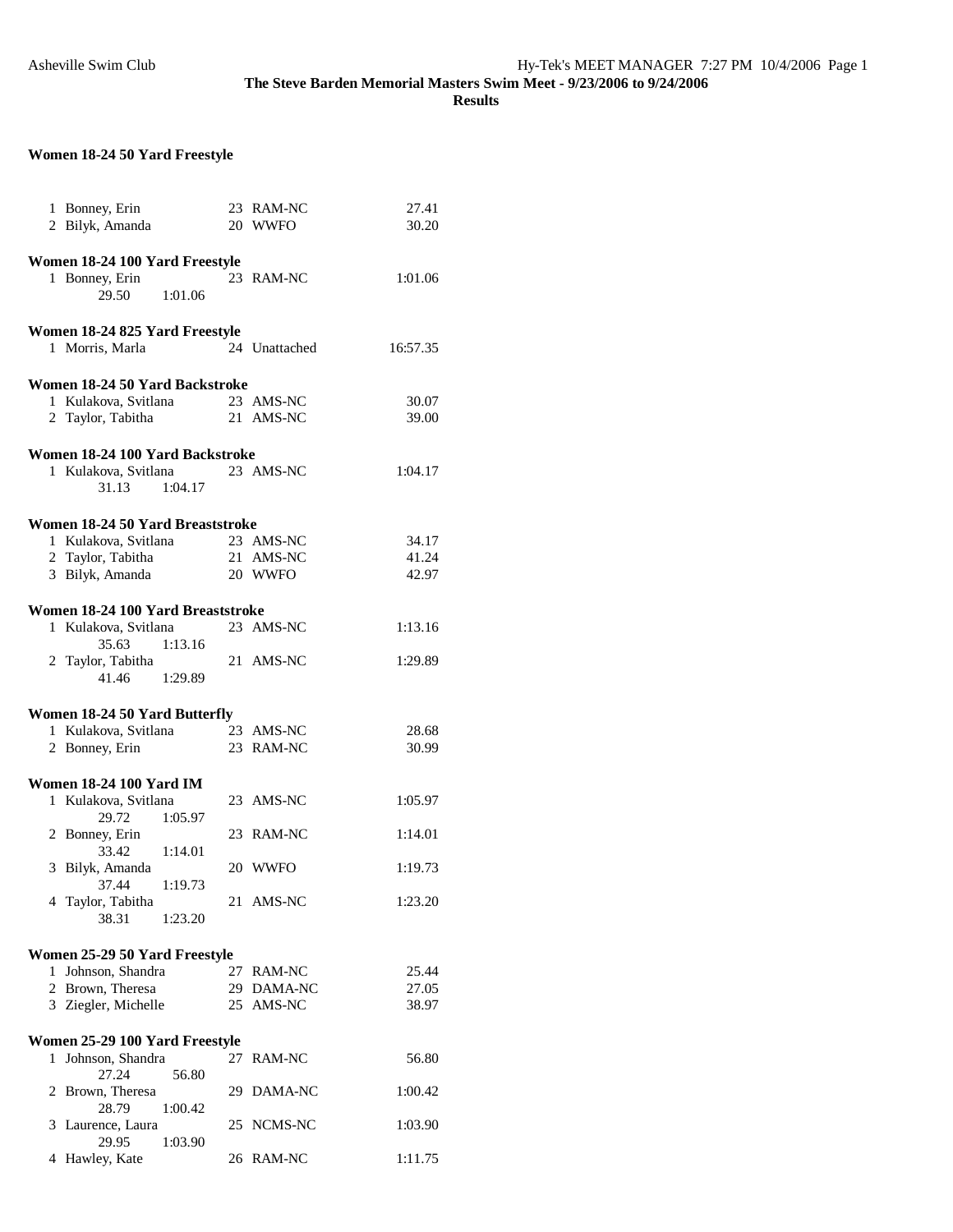**Results** 

#### 34.21 1:11.75

#### **Women 25-29 200 Yard Freestyle**

| Johnson, Shandra  |         | 27 RAM-NC  |         | 2:01.24 |
|-------------------|---------|------------|---------|---------|
| 27.89             | 58.78   | 1:29.98    | 2:01.24 |         |
| 2 Brown, Theresa  |         | 29 DAMA-NC |         | 2:14.11 |
| 30.51             | 1:04.23 | 1:39.67    | 2:14.11 |         |
| 3 Barden, Diana   |         | 25 AMS-NC  |         | 2:21.94 |
| 32.25             | 1:08.55 | 1:45.89    | 2:21.94 |         |
| 4 Lewis, Jennifer |         | 26 RAM-NC  |         | 2:22.89 |
| 33.02             | 1:09.46 | 1:46.70    | 2:22.89 |         |
| 5 Hawley, Kate    |         | 26 RAM-NC  |         | 2:37.78 |
| 36.05             | 1:16.22 | 1:57.68    | 2:37.78 |         |
|                   |         |            |         |         |
|                   |         |            |         |         |

### **Women 25-29 500 Yard Freestyle**

| 1 | Johnson, Shandra  |         | 27 RAM-NC |         | 5:26.39 |
|---|-------------------|---------|-----------|---------|---------|
|   | 29.59             | 1:02.20 | 1:36.08   | 2:09.89 |         |
|   | 2:42.68           | 3:15.96 | 3:48.72   | 4:22.39 |         |
|   | 4:54.74           | 5:26.39 |           |         |         |
|   | 2 Lewis, Jennifer |         | 26 RAM-NC |         | 6:43.17 |
|   | 34.82             | 1:13.77 | 1:54.30   | 2:35.40 |         |
|   | 3:16.49           | 3:58.18 | 4:40.06   | 5:21.79 |         |
|   | 6:02.88           | 6:43.17 |           |         |         |
|   | 3 Hawley, Kate    |         | 26 RAM-NC |         | 6:48.50 |
|   | 36.66             | 1:17.53 | 1:59.42   | 2:41.59 |         |
|   | 3:24.04           | 4:05.51 | 4:47.39   | 5:29.53 |         |
|   | 6:10.88           | 6:48.50 |           |         |         |
|   |                   |         |           |         |         |

#### **Women 25-29 825 Yard Freestyle**

| Women 25-29 825 Yard Freestyle  |           |          |
|---------------------------------|-----------|----------|
| 1 Lewis, Jennifer               | 26 RAM-NC | 14:47.76 |
| Women 25-29 1650 Yard Freestyle |           |          |
| 1 Johnson, Shandra              | 27 RAM-NC | 22:42.74 |
| 2 Barden, Diana                 | 25 AMS-NC | 27:45.78 |
| 3 Hawley, Kate                  | 26 RAM-NC | 28:14.13 |
| 4 Amweg, Meri                   | 27 TMS    | 31:05.59 |
|                                 |           |          |

#### **Women 25-29 50 Yard Backstroke**

| 1 Johnson, Shandra | 29.58                                              |
|--------------------|----------------------------------------------------|
| 2 Brown, Theresa   | 32.88                                              |
| 3 Barden, Diana    | 34.64                                              |
| 4 Laurence, Laura  | 36.16                                              |
|                    | 27 RAM-NC<br>29 DAMA-NC<br>25 AMS-NC<br>25 NCMS-NC |

#### **Women 25-29 100 Yard Backstroke**

| 1 Johnson, Shandra | 27 RAM-NC  | 1:02.50 |
|--------------------|------------|---------|
| 1:02.50<br>30.61   |            |         |
| 2 Lewis, Jennifer  | 26 RAM-NC  | 1:09.54 |
| 33.85<br>1:09.54   |            |         |
| 3 Brown, Theresa   | 29 DAMA-NC | 1:12.15 |
| 1:12.15<br>35.01   |            |         |
| 4 Barden, Diana    | 25 AMS-NC  | 1:16.21 |
| 3634<br>1.1621     |            |         |

### **Women 25-29 200 Yard Backstroke**

| 1 Johnson, Shandra |         | 27 RAM-NC |         | 2:16.04 |
|--------------------|---------|-----------|---------|---------|
| 32.01              | 1:06.69 | 1:41.92   | 2:16.04 |         |
| 2 Lewis, Jennifer  |         | 26 RAM-NC |         | 2:32.52 |
| 34.47              | 1:11.88 | 1:51.99   | 2:32.52 |         |

#### **Women 25-29 50 Yard Breaststroke**

| 1 Hawley, Kate | 26 RAM-NC | 42.33 |
|----------------|-----------|-------|
|----------------|-----------|-------|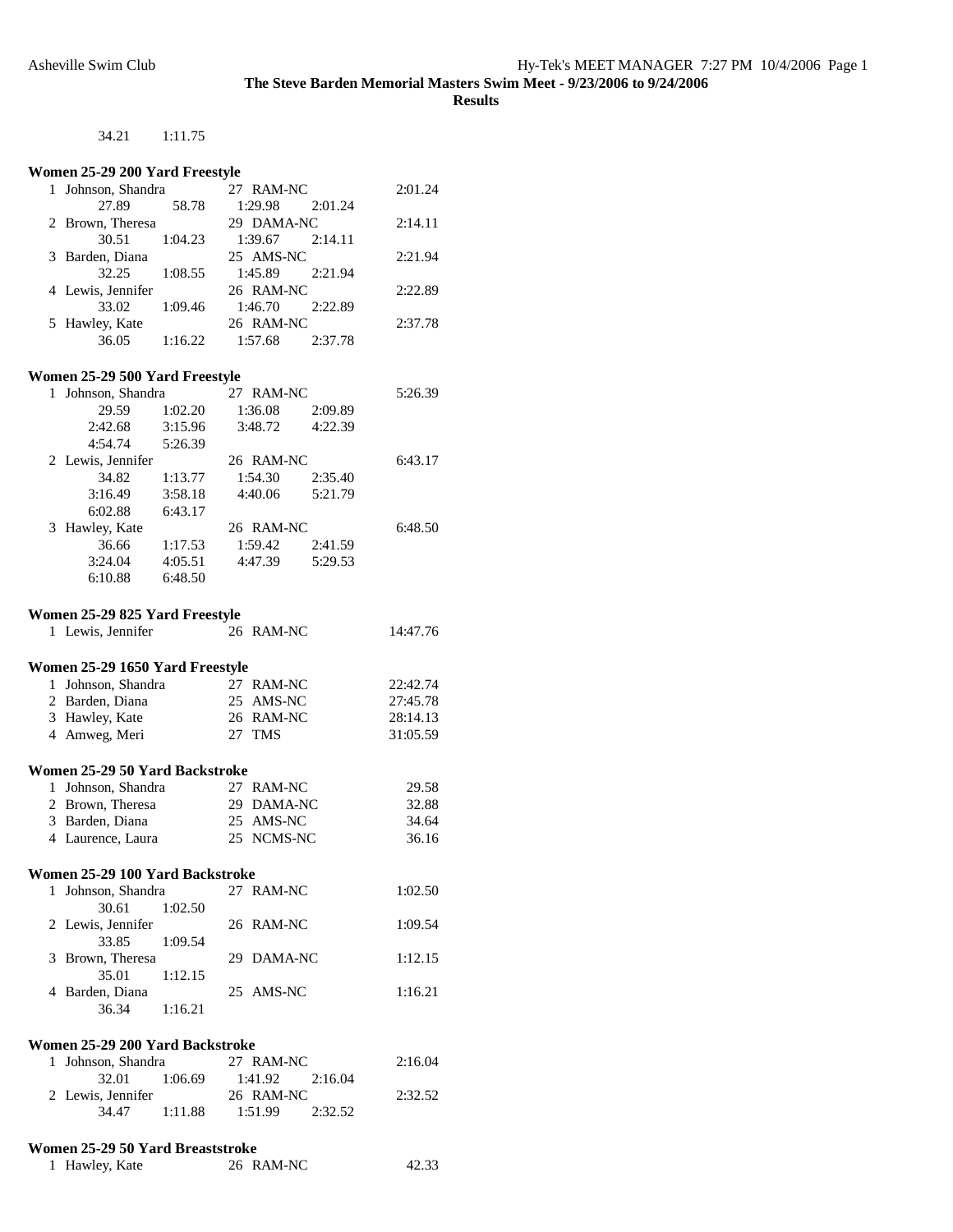|   | 1 Namey, Emily<br>34.58<br>(Women 25-29 100 Yard Breaststroke) | 1:12.68 | 29 RAM-NC                       | 1:12.68  |
|---|----------------------------------------------------------------|---------|---------------------------------|----------|
|   | 2 Hawley, Kate<br>43.32                                        | 1:31.08 | 26 RAM-NC                       | 1:31.08  |
|   | 3 Ziegler, Michelle<br>45.49                                   | 1:38.98 | 25 AMS-NC                       | 1:38.98  |
|   | Women 25-29 50 Yard Butterfly                                  |         |                                 |          |
|   | 1 Namey, Emily                                                 |         | 29 RAM-NC                       | 28.53    |
|   | 2 Laurence, Laura                                              |         | 25 NCMS-NC                      | 32.81    |
|   | <b>Women 25-29 100 Yard IM</b>                                 |         |                                 |          |
|   | 1 Johnson, Shandra                                             |         | 27 RAM-NC                       | 1:03.32  |
|   | 1:20.27                                                        | 1:03.32 |                                 |          |
|   | 2 Brown, Theresa                                               |         | 29 DAMA-NC                      | 1:10.45  |
|   | 33.26                                                          | 1:10.45 |                                 |          |
|   | 3 Hawley, Kate                                                 |         | 26 RAM-NC                       | 1:27.03  |
|   | 41.38                                                          | 1:27.03 |                                 |          |
|   |                                                                |         |                                 |          |
|   | <b>Women 25-29 200 Yard IM</b>                                 |         |                                 |          |
|   | 1 Johnson, Shandra<br>28.97                                    | 1:04.64 | 27 RAM-NC<br>1:44.04<br>2:16.49 | 2:16.49  |
|   | 2 Brown, Theresa                                               |         | 29 DAMA-NC                      | 2:29.32  |
|   | 32.07                                                          | 1:11.62 | 1:54.61 2:29.32                 |          |
|   | 3 Lewis, Jennifer                                              |         | 26 RAM-NC                       | 2:41.74  |
|   | 34.68                                                          | 1:12.05 | 2:01.63<br>2:41.74              |          |
|   | 4 Hawley, Kate                                                 |         | 26 RAM-NC                       | 2:58.62  |
|   | 39.91                                                          | 1:28.73 | 2:18.90<br>2:58.62              |          |
|   |                                                                |         |                                 |          |
|   | Women 30-34 50 Yard Freestyle                                  |         |                                 |          |
|   | 1 Cook, Nicole                                                 |         | 34 AMS-NC                       | 32.24    |
|   |                                                                |         |                                 |          |
|   |                                                                |         |                                 |          |
|   | Women 30-34 100 Yard Freestyle                                 |         |                                 |          |
|   | 1 Cook, Nicole<br>35.60                                        | 1:15.30 | 34 AMS-NC                       | 1:15.30  |
|   |                                                                |         |                                 |          |
|   | Women 30-34 200 Yard Freestyle                                 |         |                                 |          |
| 1 | Booth, Shelley                                                 |         | 34 AMS-NC                       | 2:31.82  |
|   | 4:36.17                                                        | 5:15.34 | 5:54.32<br>2:31.82              |          |
|   |                                                                |         |                                 |          |
|   | Women 30-34 825 Yard Freestyle                                 |         |                                 |          |
|   | 1 Booth, Shelley                                               |         | 34 AMS-NC                       | 14:57.80 |
|   |                                                                |         |                                 |          |
|   | Women 30-34 1650 Yard Freestyle<br>1 Allen, Juliet             |         | 33 THAT-NC                      | 28:01.00 |
|   |                                                                |         |                                 |          |
|   | Women 30-34 50 Yard Backstroke                                 |         |                                 |          |
|   | 1 Rice, Laura                                                  |         | 30 WWFO                         | 35.40    |
|   | 2 Cook, Nicole                                                 |         | 34 AMS-NC                       | 38.69    |
|   |                                                                |         |                                 |          |
|   | Women 30-34 50 Yard Breaststroke                               |         |                                 |          |
|   | 1 Cook, Nicole                                                 |         | 34 AMS-NC                       | 41.03    |
|   | Women 30-34 50 Yard Butterfly                                  |         |                                 |          |
|   | 1 Booth, Shelley                                               |         | 34 AMS-NC                       | 32.32    |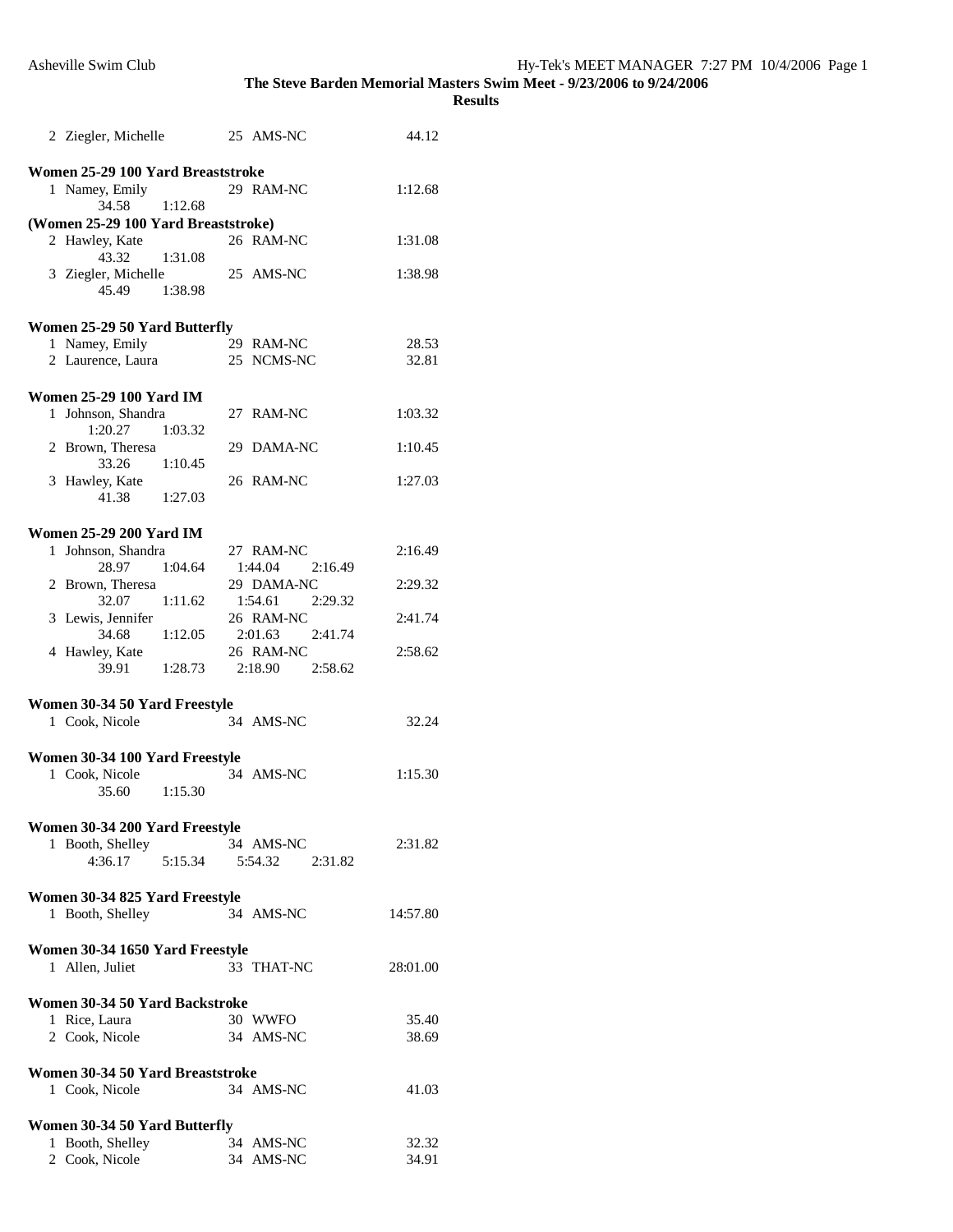**Results** 

| 3 Rice, Laura                     |         | 30 WWFO       | 36.86    |
|-----------------------------------|---------|---------------|----------|
|                                   |         |               |          |
| Women 30-34 100 Yard Butterfly    |         | 34 AMS-NC     | 1:15.06  |
| 1 Booth, Shelley                  |         |               |          |
| 36.04                             | 1:15.06 |               |          |
|                                   |         |               |          |
| <b>Women 30-34 100 Yard IM</b>    |         |               |          |
| 1 Booth, Shelley                  |         | 34 AMS-NC     | 1:15.65  |
| 36.46                             | 1:15.65 |               |          |
| 2 Rice, Laura                     |         | 30 WWFO       | 1:22.14  |
| 38.07                             | 1:22.14 |               |          |
| 3 Cook, Nicole                    |         | 34 AMS-NC     | 1:22.85  |
| 37.94                             | 1:22.85 |               |          |
|                                   |         |               |          |
|                                   |         |               |          |
| <b>Women 30-34 200 Yard IM</b>    |         |               |          |
| 1 Booth, Shelley                  |         | 34 AMS-NC     | 2:48.86  |
| 35.82                             | 1:20.27 | 2:08.56       | 2:48.86  |
|                                   |         |               |          |
| Women 35-39 50 Yard Freestyle     |         |               |          |
| 1 Greene, Dana                    |         | 37 RAM-NC     | 31.94    |
|                                   |         |               |          |
| 2 Ruud. Kim                       |         | 39 UN-SC      | 32.41    |
|                                   |         |               |          |
| Women 35-39 100 Yard Freestyle    |         |               |          |
| 1 Greene, Dana                    |         | 37 RAM-NC     | 1:12.10  |
| 33.14                             | 1:12.10 |               |          |
| 2 Ruud, Kim                       |         | 39 UN-SC      | 1:16.07  |
| 37.13                             | 1:16.07 |               |          |
|                                   |         |               |          |
|                                   |         |               |          |
| Women 35-39 200 Yard Freestyle    |         |               |          |
|                                   |         |               |          |
| 1 Greene, Dana                    |         | 37 RAM-NC     | 2:49.50  |
| 4:36.43                           | 5:17.68 | 6:03.91       | 2:49.50  |
|                                   |         |               |          |
|                                   |         |               |          |
| Women 35-39 1650 Yard Freestyle   |         |               |          |
| 1 Reamy, Suzanne                  |         | 39 HHAC-SC    | 33:03.82 |
|                                   |         |               |          |
| Women 35-39 50 Yard Backstroke    |         |               |          |
| 1 Duriga, Julie                   |         | 35 AMS-NC     | 42.38    |
|                                   |         |               |          |
|                                   |         |               |          |
| Women 35-39 50 Yard Breaststroke  |         |               |          |
| 1 Greene, Dana                    |         | 37 RAM-NC     | 43.54    |
|                                   |         |               |          |
| Women 35-39 100 Yard Breaststroke |         |               |          |
| 1 Greene, Dana                    |         | 37 RAM-NC     | 1:37.64  |
| 44.46                             | 1:37.64 |               |          |
|                                   |         |               |          |
|                                   |         |               |          |
| Women 35-39 50 Yard Butterfly     |         |               |          |
| 1 Ruud, Kim                       |         | 39 UN-SC      | 39.44    |
|                                   |         |               |          |
| <b>Women 35-39 100 Yard IM</b>    |         |               |          |
| 1 Ruud, Kim                       |         | 39 UN-SC      | 1:26.80  |
| 41.31                             | 1:26.80 |               |          |
|                                   |         |               |          |
|                                   |         |               |          |
| Women 40-44 50 Yard Freestyle     |         |               |          |
| 1 Battle, Ruth                    |         | 44 AMS-NC     | 26.85    |
|                                   |         |               |          |
| Women 40-44 100 Yard Freestyle    |         |               |          |
| 1 Woodson, Amy                    |         | 43 Unattached | 1:15.68  |
| 35.72                             | 1:15.68 |               |          |

## **Women 40-44 200 Yard Freestyle**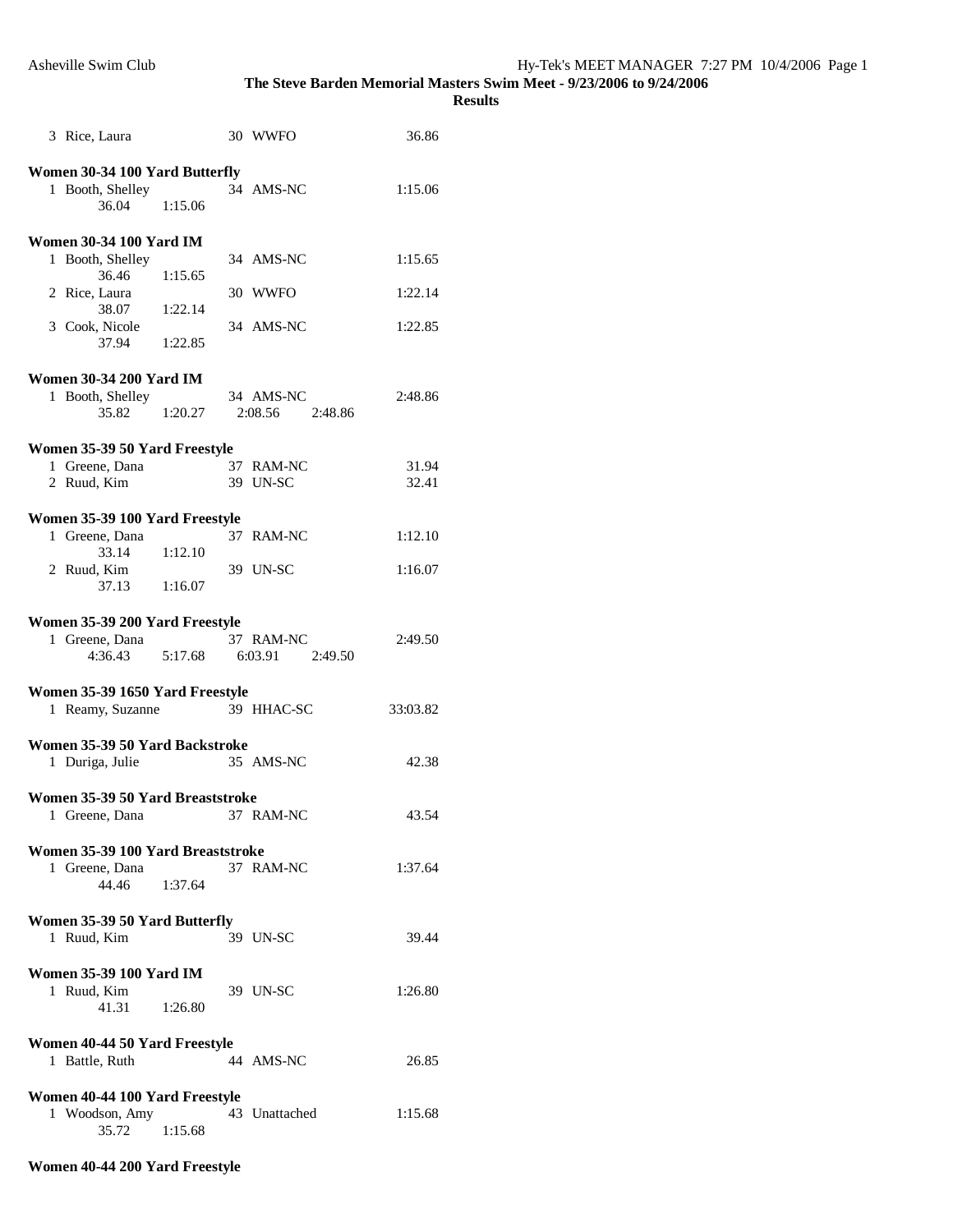|   | 1 McKenzie, Susan                                     | 44 NCMS-NC                    | 2:32.68  |
|---|-------------------------------------------------------|-------------------------------|----------|
|   | 35.95                                                 | 1:14.15 1:53.48 2:32.68       |          |
|   |                                                       |                               |          |
|   | Women 40-44 500 Yard Freestyle                        |                               |          |
|   | 1 Kramer, Adrienne 40 AMS-NC<br>40.10 1:24.80 2:09.97 |                               | 7:22.40  |
|   | 40.10 1:24.80                                         | 2:09.97 2:55.51               |          |
|   | $3:41.03$ $4:26.47$                                   | 5:11.13    5:55.51            |          |
|   | 6:39.39 7:22.40                                       |                               |          |
|   |                                                       |                               |          |
|   | Women 40-44 825 Yard Freestyle                        |                               |          |
|   | 1 Flemng, Amy                                         | 44 Unattached                 | 13:36.81 |
|   |                                                       |                               |          |
|   | Women 40-44 1650 Yard Freestyle                       |                               |          |
|   | 2 McKenzie, Susan                                     | 44 NCMS-NC                    | 28:21.36 |
|   |                                                       |                               |          |
|   | Women 40-44 50 Yard Backstroke                        |                               |          |
|   | 1 Battle, Ruth                                        | 44 AMS-NC                     | 34.06    |
|   | 1 McKenzie, Susan                                     | 44 NCMS-NC                    | 36.10    |
|   | 2 Kramer, Adrienne                                    | 40 AMS-NC                     | 38.88    |
|   |                                                       |                               |          |
|   | Women 40-44 100 Yard Backstroke                       |                               |          |
|   | 1 McKenzie, Susan                                     | 44 NCMS-NC                    | 1:19.38  |
|   | 38.14 1:19.38                                         |                               |          |
|   | 2 Kramer, Adrienne                                    | 40 AMS-NC                     | 1:23.89  |
|   | 40.67 1:23.89                                         |                               |          |
|   |                                                       |                               |          |
|   | Women 40-44 200 Yard Backstroke                       |                               |          |
|   |                                                       | 40 AMS-NC                     |          |
|   | 1 Kramer, Adrienne                                    | 43.08 1:29.13 2:13.97 2:59.46 | 2:59.46  |
|   |                                                       | 44 NCMS-NC                    | 2:48.12  |
|   | 2 McKenzie, Susan                                     |                               |          |
|   |                                                       | 38.90 1:20.68 2:05.23 2:48.12 |          |
|   | Women 40-44 50 Yard Breaststroke                      |                               |          |
|   | 1 Battle, Ruth                                        | 44 AMS-NC                     | 36.14    |
|   | 2 Woodson, Amy                                        | 43 Unattached                 | 45.76    |
|   |                                                       |                               |          |
|   |                                                       |                               |          |
|   | Women 40-44 50 Yard Butterfly<br>1 Battle, Ruth       | 44 AMS-NC                     | 29.30    |
|   |                                                       | 43 Unattached                 | 39.30    |
|   | 2 Woodson, Amy                                        |                               |          |
|   |                                                       |                               |          |
|   | Women 40-44 100 Yard Butterfly                        |                               |          |
|   | 1 Kramer, Adrienne                                    | 40 AMS-NC                     | 1:23.81  |
|   | 39.00<br>1:23.81                                      |                               |          |
|   |                                                       |                               |          |
|   | <b>Women 40-44 100 Yard IM</b>                        |                               |          |
| 1 | Battle, Ruth                                          | 44 AMS-NC                     | 1:09.96  |
|   | 31.75<br>1:09.96                                      |                               |          |
|   | 2 Kramer, Adrienne                                    | 40 AMS-NC                     | 1:22.03  |
|   | 37.85<br>1:22.03                                      |                               |          |
|   | 3 Woodson, Amy                                        | 43 Unattached                 | 1:26.22  |
|   | 39.89<br>1:26.22                                      |                               |          |
|   |                                                       |                               |          |
|   | <b>Women 40-44 200 Yard IM</b>                        |                               |          |
|   | 1 Kramer, Adrienne                                    | 40 AMS-NC                     | 2:59.83  |
|   | 1:26.30<br>39.66                                      | 2:16.60<br>2:59.83            |          |
|   |                                                       |                               |          |
|   | Women 45-49 50 Yard Freestyle                         |                               |          |
|   | 1 Schindler-Speight, Peggy                            | 45 AMS-NC                     | 29.71    |
|   | 2 Hart, Janet                                         | 46 AMS-NC                     | 33.86    |
|   | 3 Ross, Denise                                        | 46 GYMS-SC                    | 38.95    |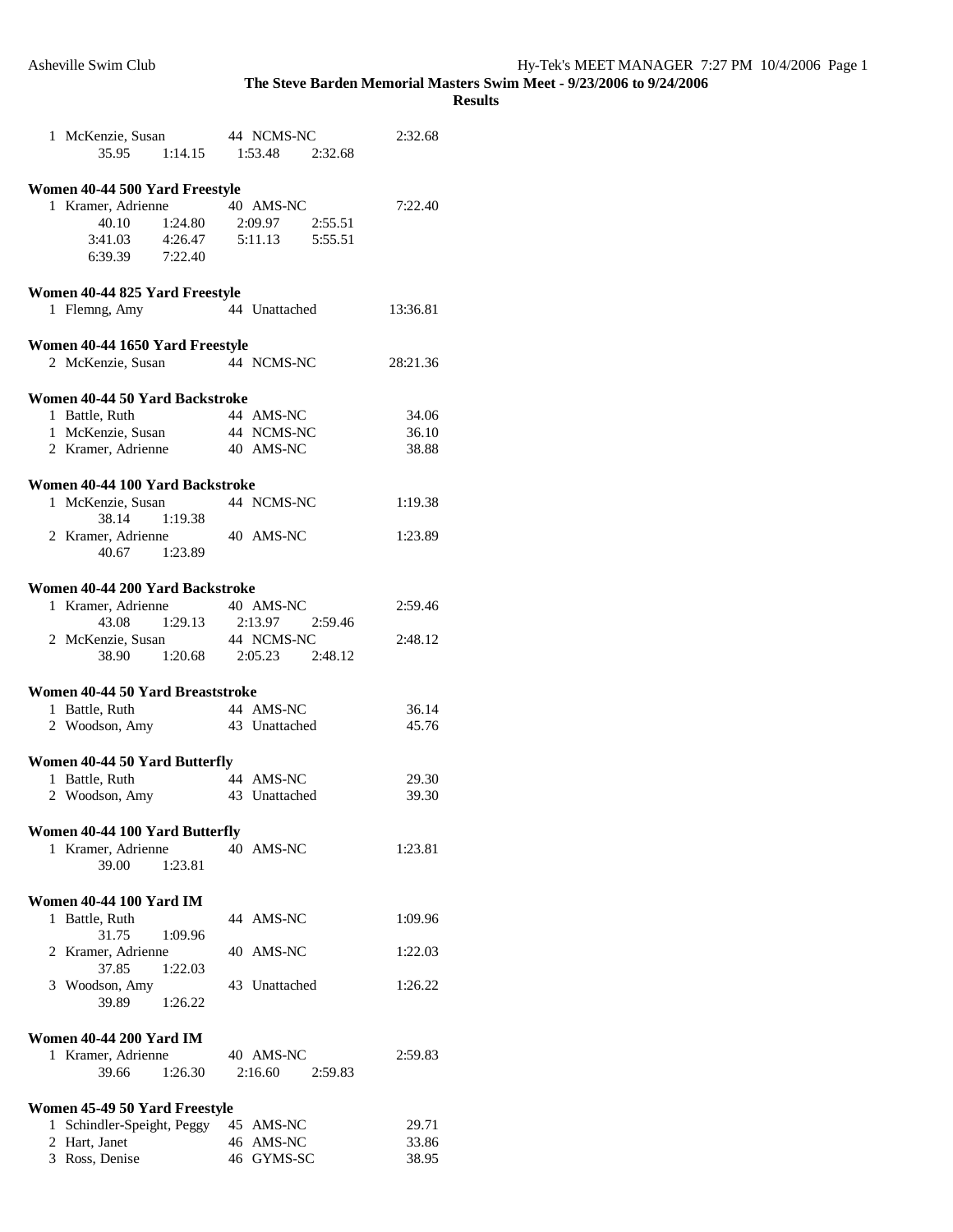|   | 4 Bowser, Mary                                       |         | 45 AMS-NC               |         | 40.22    |
|---|------------------------------------------------------|---------|-------------------------|---------|----------|
|   |                                                      |         |                         |         |          |
|   | Women 45-49 100 Yard Freestyle                       |         |                         |         |          |
| 1 | Schindler-Speight, Peggy                             |         | 45 AMS-NC               |         | 1:04.34  |
|   | 30.86                                                | 1:04.34 |                         |         |          |
|   | 2 Batchelor, Robin                                   |         | 48 NCMS-NC              |         | 1:08.41  |
|   | 32.55                                                | 1:08.41 |                         |         |          |
|   | 3 Ross, Denise                                       |         | 46 GYMS-SC              |         | 1:28.76  |
|   | 42.35                                                | 1:28.76 |                         |         |          |
|   |                                                      |         |                         |         |          |
|   | Women 45-49 200 Yard Freestyle                       |         |                         |         |          |
|   | 1 Schindler-Speight, Peggy                           |         | 45 AMS-NC               |         | 2:25.72  |
|   |                                                      | 3:31.93 | 2:25.72                 |         |          |
|   | 2 Batchelor, Robin                                   |         | 48 NCMS-NC              |         | 2:27.42  |
|   | 34.50                                                | 1:11.50 | 1:49.57                 | 2:27.42 |          |
|   | 3 Ross, Denise                                       |         | 46 GYMS-SC              |         | 3:18.95  |
|   | 5:56.01 6:43.34                                      |         | 7:36.64 3:18.95         |         |          |
|   |                                                      |         |                         |         |          |
|   | Women 45-49 500 Yard Freestyle                       |         |                         |         |          |
|   | 1 Batchelor, Robin                                   |         | 48 NCMS-NC              |         | 6:34.58  |
|   | 35.43                                                | 1:14.36 | 1:54.08 2:33.95         |         |          |
|   | 3:13.61                                              | 3:53.54 | 4:33.74 5:14.27         |         |          |
|   | 5:54.77                                              | 6:34.58 |                         |         |          |
|   | 2 Schindler-Speight, Peggy 45 AMS-NC                 |         |                         |         | 6:48.99  |
|   | 34.97 1:14.39 1:54.57 2:35.63                        |         |                         |         |          |
|   | $3:17.73$ $4:00.00$                                  |         | 4:42.41   5:25.11       |         |          |
|   | 6:07.60 6:48.99                                      |         |                         |         |          |
|   |                                                      |         |                         |         |          |
|   |                                                      |         |                         |         |          |
|   | Women 45-49 1650 Yard Freestyle                      |         |                         |         |          |
|   | 1 Batchelor, Robin                                   |         | 48 NCMS-NC              |         | 25:52.70 |
|   |                                                      |         |                         |         |          |
|   |                                                      |         |                         |         |          |
|   | Women 45-49 50 Yard Backstroke                       |         |                         |         |          |
|   | 2 Schindler-Speight, Peggy 45 AMS-NC                 |         |                         |         | 37.14    |
|   | 3 Ross, Denise                                       |         | 46 GYMS-SC              |         | 47.53    |
|   |                                                      |         |                         |         |          |
|   | Women 45-49 100 Yard Backstroke                      |         |                         |         |          |
|   |                                                      |         | 48 NCMS-NC              |         | 1:17.53  |
|   | 1 Batchelor, Robin<br>38.20                          | 1:17.53 |                         |         |          |
|   |                                                      |         | 45 AMS-NC               |         | 1:18.12  |
|   | 2 Schindler-Speight, Peggy<br>38.62 1:18.12          |         |                         |         |          |
|   |                                                      |         |                         |         |          |
|   |                                                      |         |                         |         |          |
|   | Women 45-49 200 Yard Backstroke                      |         |                         |         |          |
|   | 1 Batchelor, Robin                                   |         | 48 NCMS-NC              |         | 2:40.94  |
|   | 38.71                                                | 1:18.87 | 1:59.84                 | 2:40.94 |          |
|   | 3 Schindler-Speight, Peggy 45 AMS-NC                 |         |                         |         | 2:49.24  |
|   | 39.72                                                |         | 1:21.56 2:05.84 2:49.24 |         |          |
|   |                                                      |         |                         |         |          |
|   | Women 45-49 50 Yard Breaststroke                     |         |                         |         |          |
|   | 1 Hart, Janet                                        |         | 46 AMS-NC               |         | 45.17    |
|   |                                                      |         |                         |         |          |
|   | Women 45-49 100 Yard Breaststroke                    |         |                         |         |          |
|   | 1 Hart, Janet                                        |         | 46 AMS-NC               |         | 1:38.26  |
|   | 47.44 1:38.26                                        |         |                         |         |          |
|   |                                                      |         |                         |         |          |
|   | <b>Women 45-49 50 Yard Butterfly</b>                 |         |                         |         |          |
|   | 1 Schindler-Speight, Peggy 45 AMS-NC                 |         |                         |         | 36.15    |
|   |                                                      |         |                         |         |          |
|   |                                                      |         |                         |         |          |
|   | Women 45-49 100 Yard Butterfly<br>1 Batchelor, Robin |         | 48 NCMS-NC              |         | 1:23.36  |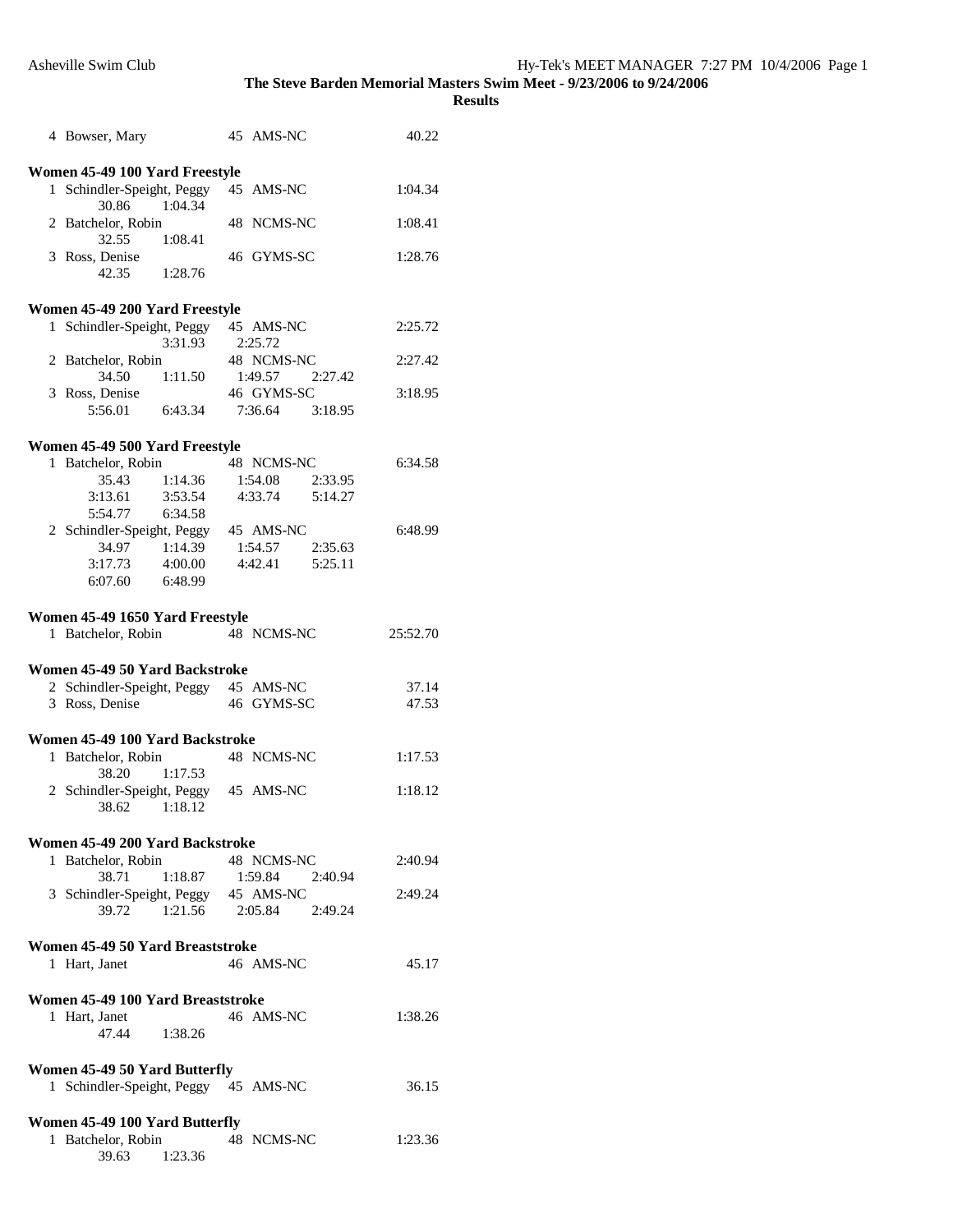| Women 45-49 200 Yard Butterfly |                                              |                                    |         |                        |         |                |
|--------------------------------|----------------------------------------------|------------------------------------|---------|------------------------|---------|----------------|
|                                | 1 Batchelor, Robin                           |                                    |         | 48 NCMS-NC             |         | 3:00.44        |
|                                |                                              |                                    |         |                        |         |                |
|                                | <b>Women 45-49 100 Yard IM</b>               |                                    |         |                        |         |                |
|                                | 1 Schindler-Speight, Peggy<br>36.24 1:17.39  |                                    |         | 45 AMS-NC              |         | 1:17.39        |
|                                |                                              |                                    |         |                        |         |                |
|                                | <b>Women 45-49 200 Yard IM</b>               |                                    |         |                        |         |                |
|                                | 1 Batchelor, Robin                           |                                    |         | 48 NCMS-NC             |         | 2:46.88        |
|                                | 37.98                                        | 1:19.21                            |         | 2:09.03 2:46.88        |         |                |
|                                | (Women 45-49 200 Yard IM)                    |                                    |         |                        |         |                |
|                                | 2 Schindler-Speight, Peggy                   |                                    |         | 45 AMS-NC              |         | 2:55.00        |
|                                | 36.86                                        | 1:22.37                            |         | 2:14.38 2:55.00        |         |                |
|                                |                                              |                                    |         |                        |         |                |
|                                | <b>Women 45-49 400 Yard IM</b>               |                                    |         |                        |         |                |
|                                | 1 Batchelor, Robin                           |                                    |         | 48 NCMS-NC             |         | 5:59.88        |
|                                | 40.39                                        | 1:27.87                            |         | 2:13.19                | 2:57.21 |                |
|                                | 3:48.27                                      | 4:39.71                            |         | 5:19.84                | 5:59.88 |                |
|                                |                                              |                                    |         |                        |         |                |
|                                | Women 50-54 50 Yard Freestyle<br>1 Sims, Ann |                                    |         | 54 NCMS-NC             |         | 32.05          |
|                                |                                              |                                    |         |                        |         |                |
|                                | Women 50-54 100 Yard Freestyle               |                                    |         |                        |         |                |
|                                | 1 Amick, Bev                                 |                                    |         | 52 NCMS-NC             |         | 1:07.95        |
|                                | 33.74                                        | 1:07.95                            |         |                        |         |                |
|                                | 2 Wilson, Debbie                             |                                    |         | 52 NCMS-NC             |         | 1:08.82        |
|                                | 33.20                                        | 1:08.82                            |         |                        |         |                |
|                                | 3 Smith, Allison J                           |                                    |         | 52 HARY                |         | 1:24.19        |
|                                | 39.32                                        | 1:24.19                            |         |                        |         |                |
|                                |                                              |                                    |         |                        |         |                |
|                                | Women 50-54 200 Yard Freestyle               |                                    |         |                        |         |                |
|                                |                                              |                                    |         |                        |         |                |
|                                | 1 Sims, Ann                                  |                                    |         | 54 NCMS-NC             |         | 2:27.42        |
|                                | 34.50                                        | 1:11.50                            |         | 1:49.57 2:27.42        |         |                |
|                                | 2 Amick, Bev                                 |                                    |         | 52 NCMS-NC             |         | 2:32.68        |
|                                | 35.95                                        | 1:14.15 1:53.48 2:32.68            |         |                        |         |                |
|                                |                                              |                                    |         |                        |         |                |
|                                | Women 50-54 500 Yard Freestyle               |                                    |         |                        |         |                |
|                                | 1 Sims, Ann                                  |                                    |         | 54 NCMS-NC             |         | 6:30.16        |
|                                | 35.28                                        | 1:13.35                            | 1:52.55 |                        | 2:32.53 |                |
|                                | 3:12.62<br>5:51.90                           | 3:52.36 4:32.53 5:12.18<br>6:30.16 |         |                        |         |                |
|                                |                                              |                                    |         | 53 AMS-NC              |         | 7:31.82        |
|                                | 2 Rogers, Jennie<br>41.53                    | 1:27.59                            | 2:14.21 |                        | 3:00.34 |                |
|                                | 3:46.52                                      | 4:32.53                            | 5:18.42 |                        | 6:03.76 |                |
|                                | 6:48.61                                      | 7:31.82                            |         |                        |         |                |
| 3                              | Smith, Allison J                             |                                    |         | 52 HARY                |         | 8:07.66        |
|                                | 42.55                                        | 1:31.77                            | 2:21.30 |                        | 3:11.14 |                |
|                                | 4:01.53                                      | 4:52.28                            |         | 5:42.29                | 6:32.53 |                |
|                                | 7:20.20                                      | 8:07.66                            |         |                        |         |                |
|                                |                                              |                                    |         |                        |         |                |
|                                | Women 50-54 1650 Yard Freestyle              |                                    |         |                        |         |                |
|                                | 1 Sims, Ann                                  |                                    |         | 54 NCMS-NC             |         | 27:53.26       |
|                                | 2 Rogers, Jennie                             |                                    |         | 53 AMS-NC              |         | 29:43.02       |
|                                | 3 Medearis, Rebecca                          |                                    | 52 CSM  |                        |         | 35:38.78       |
|                                |                                              |                                    |         |                        |         |                |
|                                | Women 50-54 50 Yard Backstroke               |                                    |         |                        |         |                |
|                                | 1 Rogers, Jennie<br>2 Handley, Kim           |                                    |         | 53 AMS-NC<br>50 AMS-NC |         | 39.84<br>41.53 |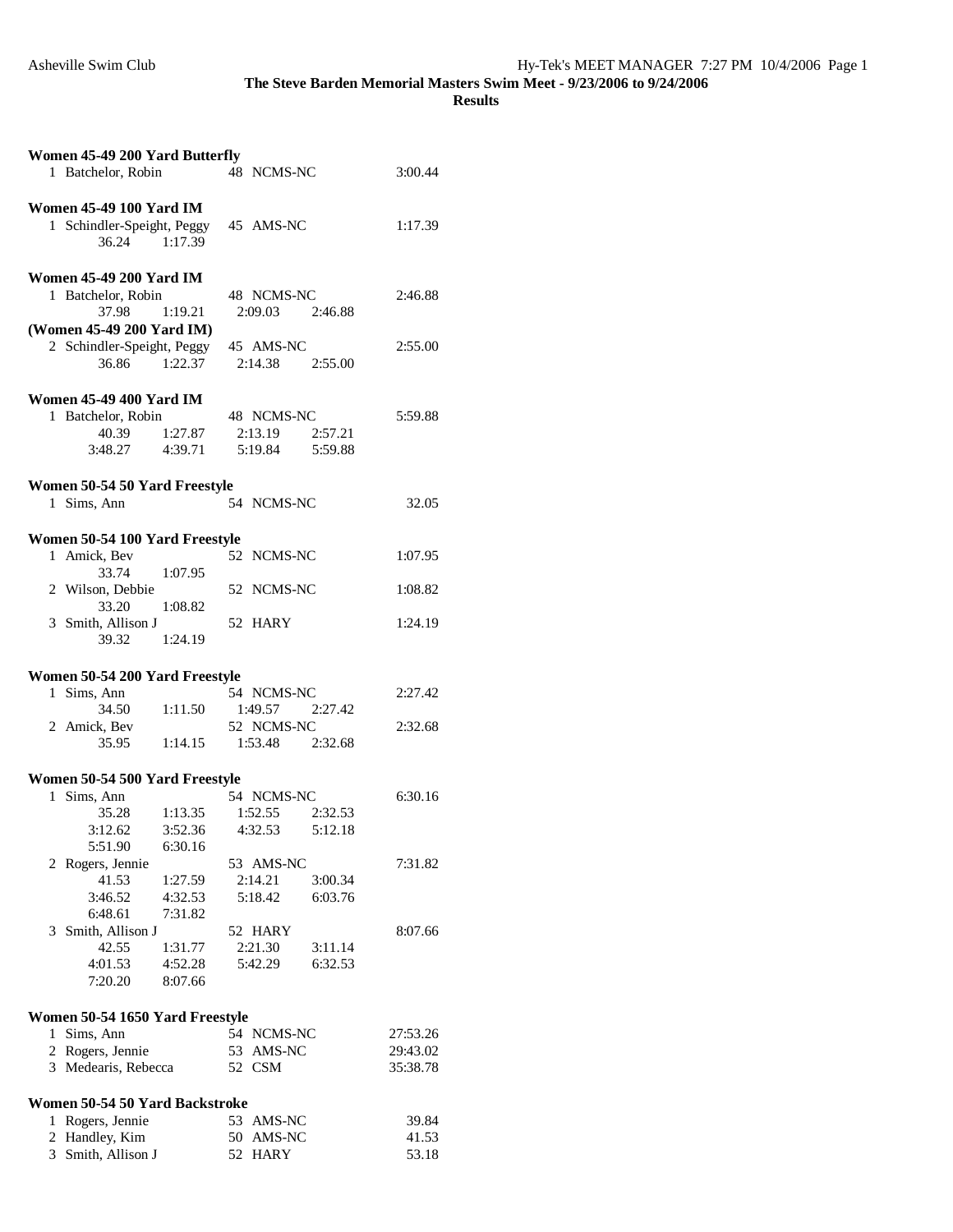**Results** 

| Women 50-54 100 Yard Backstroke |                                                    |         |                                 |          |  |
|---------------------------------|----------------------------------------------------|---------|---------------------------------|----------|--|
|                                 | 1 Amick, Bev<br>39.91                              | 1:19.52 | 52 NCMS-NC                      | 1:19.52  |  |
|                                 | 2 Rogers, Jennie<br>43.04                          | 1:27.61 | 53 AMS-NC                       | 1:27.61  |  |
|                                 | 3 Smith, Allison J                                 |         | 52 HARY                         | 1:54.07  |  |
|                                 | 54.94                                              | 1:54.07 |                                 |          |  |
|                                 | Women 50-54 200 Yard Backstroke                    |         |                                 |          |  |
|                                 | 1 Amick, Bev                                       |         | 52 NCMS-NC                      | 2:47.41  |  |
|                                 | 40.42                                              | 1:22.15 | 2:04.59<br>2:47.41              |          |  |
|                                 | 2 Wilson, Debbie                                   |         | 52 NCMS-NC                      | 2:55.58  |  |
|                                 | 41.65                                              | 1:25.84 | 2:11.18<br>2:55.58              |          |  |
|                                 | 3 Rogers, Jennie                                   |         | 53 AMS-NC                       | 3:02.28  |  |
|                                 | 43.17                                              | 1:28.50 | 2:15.47<br>3:02.28              |          |  |
|                                 | Women 50-54 50 Yard Breaststroke                   |         |                                 |          |  |
|                                 | 1 Sims, Ann                                        |         | 54 NCMS-NC                      | 40.11    |  |
|                                 | 2 Smith, Allison J                                 |         | 52 HARY                         | 59.41    |  |
|                                 |                                                    |         |                                 |          |  |
|                                 | Women 50-54 100 Yard Breaststroke                  |         |                                 |          |  |
|                                 | 1 Sims, Ann                                        |         | 54 NCMS-NC                      | 1:24.63  |  |
|                                 | 40.45 1:24.63                                      |         |                                 |          |  |
|                                 | 2 Smith, Allison J                                 |         | 52 HARY                         | 2:12.00  |  |
|                                 | 1:02.33                                            | 2:12.00 |                                 |          |  |
|                                 | Women 50-54 200 Yard Breaststroke                  |         |                                 |          |  |
|                                 | 1 Sims, Ann                                        |         | 54 NCMS-NC                      | 3:09.77  |  |
|                                 | 44.07 1:32.23                                      |         | 2:21.44<br>3:09.77              |          |  |
|                                 |                                                    |         |                                 |          |  |
|                                 | Women 50-54 100 Yard Butterfly                     |         |                                 |          |  |
|                                 | 1 Amick, Bev                                       |         | 52 NCMS-NC                      | 1:16.56  |  |
|                                 | 36.80                                              | 1:16.56 |                                 |          |  |
|                                 |                                                    |         |                                 |          |  |
|                                 | <b>Women 50-54 100 Yard IM</b><br>1 Rogers, Jennie |         | 53 AMS-NC                       | 1:26.74  |  |
|                                 | 40.44                                              | 1:26.74 |                                 |          |  |
|                                 | 2 Smith, Allison J                                 |         | 52 HARY                         | 1:42.85  |  |
|                                 | 48.58                                              | 1:42.85 |                                 |          |  |
|                                 |                                                    |         |                                 |          |  |
|                                 | Women 50-54 200 Yard IM                            |         |                                 |          |  |
| 1                               | Amick, Bev                                         |         | 52 NCMS-NC                      | 2:49.63  |  |
|                                 | 36.39                                              | 1:20.74 | 2:10.33<br>2:49.63              |          |  |
|                                 | 2 Wilson, Debbie                                   |         | 52 NCMS-NC                      | 2:51.02  |  |
|                                 | 37.56                                              | 1:23.61 | 2:13.14<br>2:51.02              |          |  |
| 3                               | Rogers, Jennie<br>43.48                            | 1:31.87 | 53 AMS-NC<br>2:26.79<br>3:10.70 | 3:10.70  |  |
|                                 | 4 Smith, Allison J                                 |         | 52 HARY                         | 3:52.23  |  |
|                                 | 50.56                                              | 1:54.48 | 3:06.15<br>3:52.23              |          |  |
|                                 |                                                    |         |                                 |          |  |
|                                 | <b>Women 50-54 400 Yard IM</b>                     |         |                                 |          |  |
| 1                               | Rogers, Jennie                                     |         | 53 AMS-NC                       | 6:48.25  |  |
|                                 | 46.08                                              | 1:44.83 | 2:36.12<br>3:26.07              |          |  |
|                                 | 4:22.52                                            | 5:18.35 | 6:03.76<br>6:48.25              |          |  |
|                                 |                                                    |         |                                 |          |  |
|                                 | Women 55-59 1650 Yard Freestyle                    |         |                                 |          |  |
|                                 | 1 Cutler, Martha                                   |         | 57 NCMS-NC                      | 37:55.11 |  |

## **Women 60-64 50 Yard Freestyle**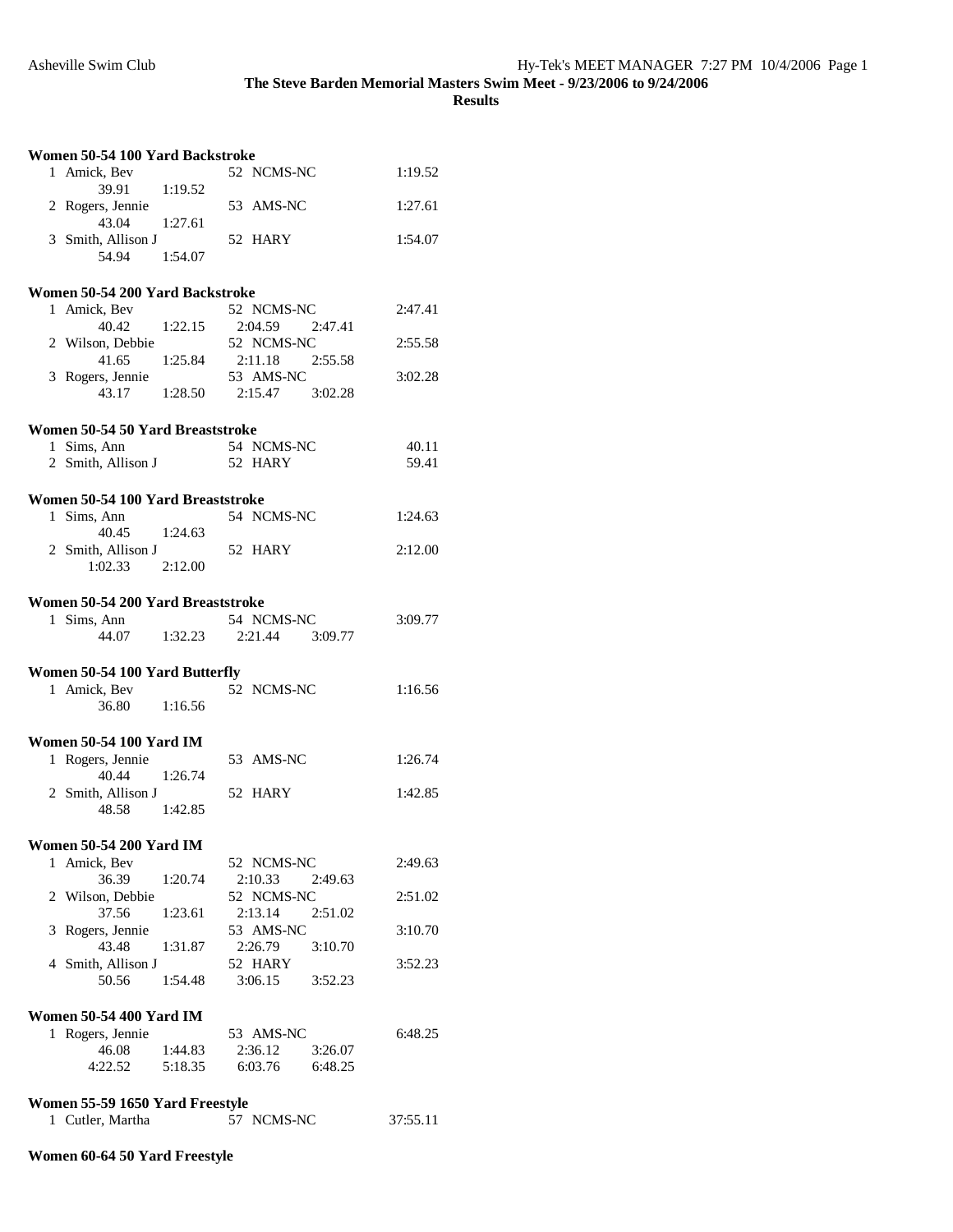| 1 Anderson, Nancy 63 HHAC-SC                                                                          |                                                                        | 44.93    |
|-------------------------------------------------------------------------------------------------------|------------------------------------------------------------------------|----------|
| Women 60-64 100 Yard Freestyle<br>1 Anderson, Nancy 63 HHAC-SC<br>46.07 1:43.29                       |                                                                        | 1:43.29  |
| Women 60-64 50 Yard Breaststroke<br>1 Anderson, Nancy 63 HHAC-SC                                      |                                                                        | 1:00.29  |
| Women 70-74 500 Yard Freestyle<br>1 Tucker, Beverley 71 FACT-FL<br>52.93<br>9:01.73 10:01.35          | $1:52.21$ $2:52.91$ $3:53.42$<br>4:54.86   5:56.97   6:58.36   8:00.36 | 10:01.35 |
| Women 70-74 1650 Yard Freestyle                                                                       |                                                                        |          |
| 1 Tucker, Beverley 71 FACT-FL                                                                         |                                                                        | 44:32.65 |
|                                                                                                       |                                                                        |          |
| Women 70-74 50 Yard Backstroke                                                                        |                                                                        |          |
| 1 Tucker, Beverley                                                                                    | 71 FACT-FL                                                             | 56.31    |
| Women 70-74 200 Yard Backstroke<br>1 Tucker, Beverley 71 FACT-FL                                      | 57.68 2.05.79 3:14.70 4:23.15                                          | 4:23.15  |
|                                                                                                       |                                                                        |          |
| Women 70-74 50 Yard Breaststroke<br>1 Tucker, Beverley 71 FACT-FL                                     |                                                                        | 51.79    |
| Women 70-74 100 Yard Breaststroke<br>1 Tucker, Beverley 71 FACT-FL<br>56.64 2:01.23                   |                                                                        | 2:01.23  |
| Women 70-74 200 Yard Breaststroke<br>1 Tucker, Beverley 71 FACT-FL<br>1:00.71 2:10.68 3:20.92 4:31.47 |                                                                        | 4:31.47  |
| <b>Women 70-74 100 Yard IM</b><br>1 Tucker, Beverley<br>58.92 2:00.64                                 | 71 FACT-FL                                                             | 2:00.64  |
| Women 75-79 50 Yard Breaststroke                                                                      |                                                                        |          |
| 1 Dockendorf, Pat                                                                                     | 79 RAM-NC                                                              | 1:14.99  |
| Women 75-79 200 Yard Breaststroke                                                                     |                                                                        |          |
| 1 Dockendorf, Pat<br>1:19.40<br>2:51.60                                                               | 79 RAM-NC<br>4:29.34 6:02.63                                           | 6:02.63  |
| Women 80-84 100 Yard Freestyle                                                                        |                                                                        |          |
| 1 Montgomery, Betsy<br>1:00.53<br>2:02.46                                                             | 81 NCMS-NC                                                             | 2:02.46  |
| Women 80-84 200 Yard Freestyle                                                                        |                                                                        |          |
| 1 Montgomery, Betsy<br>3:31.93                                                                        | 81 NCMS-NC<br>4:38.40                                                  | 4:38.40  |
| Women 80-84 500 Yard Freestyle                                                                        |                                                                        |          |
| 1 Montgomery, Betsy                                                                                   | 81 NCMS-NC                                                             | 11:46.65 |
| 1:09.91<br>2:19.74                                                                                    | 3:31.41<br>4:43.70                                                     |          |
| 5:55.87 7:08.39<br>10:40.91 11:46.65                                                                  | 8:19.97<br>9:30.24                                                     |          |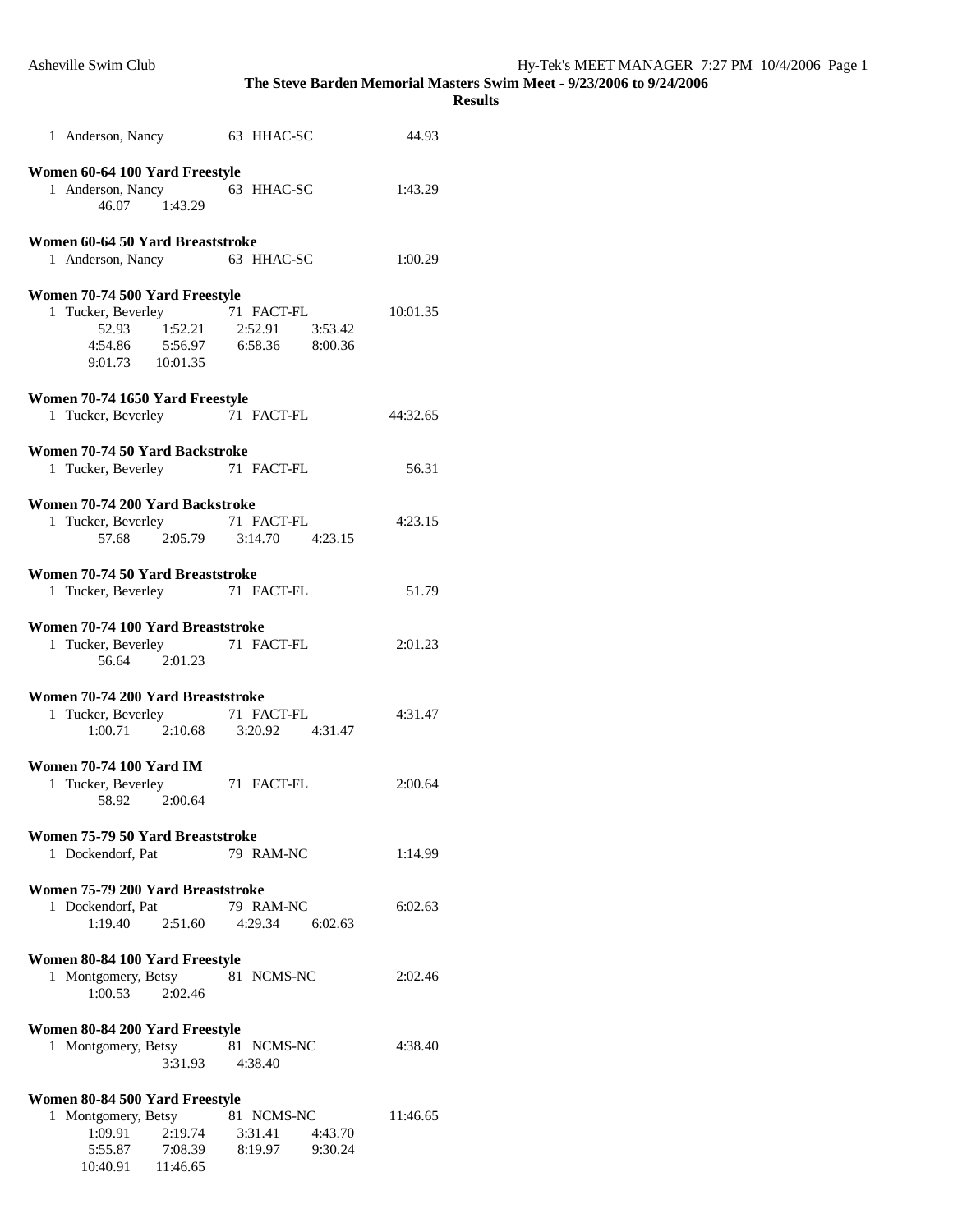| Women 80-84 50 Yard Backstroke |                                                    |         |                         |          |
|--------------------------------|----------------------------------------------------|---------|-------------------------|----------|
|                                | 1 Montgomery, Betsy                                |         | 81 NCMS-NC              | 1:09.80  |
|                                |                                                    |         |                         |          |
|                                | Men 18-24 50 Yard Freestyle                        |         |                         |          |
|                                | 1 Kulakov, Taras                                   |         | 19 AMS-NC               | 23.29    |
|                                | 2 Adriatico, Juan                                  |         | 24 GYMS-SC              | 24.63    |
|                                | 3 Bordenave, Kevin                                 |         | 18 WWFO                 | 27.24    |
|                                | 4 Burns, Brendan                                   |         | 19 WWFO                 | 27.71    |
|                                |                                                    |         |                         |          |
|                                | Men 18-24 100 Yard Freestyle                       |         |                         |          |
|                                | 1 Kulakov, Taras                                   |         | 19 AMS-NC               | 51.26    |
|                                | 24.36                                              | 51.26   |                         |          |
|                                | 2 Adriatico, Juan                                  |         | 24 GYMS-SC              | 55.62    |
|                                | 25.19                                              | 55.62   |                         |          |
|                                | 3 Bordenave, Kevin                                 |         | 18 WWFO                 | 1:00.41  |
|                                | 29.06                                              | 1:00.41 |                         |          |
|                                | 4 Burns, Brendan                                   |         | 19 WWFO                 | 1:04.97  |
|                                | 29.72                                              | 1:04.97 |                         |          |
|                                |                                                    |         |                         |          |
|                                | Men 18-24 200 Yard Freestyle                       |         |                         |          |
|                                | 1 Kulakov, Taras                                   |         | 19 AMS-NC               | 1:53.44  |
|                                | 25.55                                              | 53.54   | 1:53.44<br>1:23.26      |          |
|                                | 2 Adriatico, Juan                                  |         | 24 GYMS-SC              | 2:17.07  |
|                                | 30.14 1:04.13                                      |         | $1:41.93$ $2:17.07$     |          |
|                                |                                                    |         |                         |          |
|                                | Men 18-24 500 Yard Freestyle                       |         |                         |          |
|                                | 1 Bordenave, Kevin                                 |         | 18 WWFO                 | 6:35.02  |
|                                | 32.19 1:07.56                                      |         | 1:44.01<br>2:20.90      |          |
|                                | 2:56.77                                            | 3:34.41 | 4:50.87<br>5:29.18      |          |
|                                | 6:04.30                                            | 6:35.02 |                         |          |
|                                |                                                    |         |                         |          |
|                                |                                                    |         |                         |          |
|                                |                                                    |         |                         |          |
|                                | Boys 18-24 825 Yard Freestyle<br>1 Adriatico, Juan |         | 24 GYMS-SC              | 13:14.40 |
|                                |                                                    |         |                         |          |
|                                | Men 18-24 50 Yard Backstroke                       |         |                         |          |
|                                | 1 Kulakov, Taras                                   |         | 19 AMS-NC               | 28.21    |
|                                |                                                    |         | 19 WWFO                 | 35.49    |
|                                | 2 Burns, Brendan                                   |         |                         |          |
|                                | Men 18-24 50 Yard Breaststroke                     |         |                         |          |
|                                | 1 Adriatico, Juan                                  |         | 24 GYMS-SC              | 30.32    |
|                                |                                                    |         |                         |          |
|                                | Men 18-24 100 Yard Breaststroke                    |         |                         |          |
|                                | 1 Adriatico, Juan                                  |         | 24 GYMS-SC              | 1:08.26  |
|                                | 31.51                                              | 1:08.26 |                         |          |
|                                | 2 Bordenave, Kevin                                 |         | 18 WWFO                 | 1:25.70  |
|                                | 40.04 1:25.70                                      |         |                         |          |
|                                |                                                    |         |                         |          |
|                                | Men 18-24 200 Yard Breaststroke                    |         |                         |          |
|                                | 1 Adriatico, Juan                                  |         | 24 GYMS-SC              | 2:49.77  |
|                                | 36.10                                              |         | 1:20.59 2:06.09 2:49.77 |          |
|                                |                                                    |         |                         |          |
|                                | <b>Men 18-24 100 Yard IM</b>                       |         |                         |          |
|                                | 1 Adriatico, Juan                                  |         | 24 GYMS-SC              | 1:05.97  |
|                                | 31.88                                              | 1:05.97 |                         |          |
|                                |                                                    |         |                         |          |
|                                | <b>Men 18-24 200 Yard IM</b>                       |         |                         |          |
|                                | 1 Adriatico, Juan<br>31.59                         |         | 24 GYMS-SC              | 2:32.93  |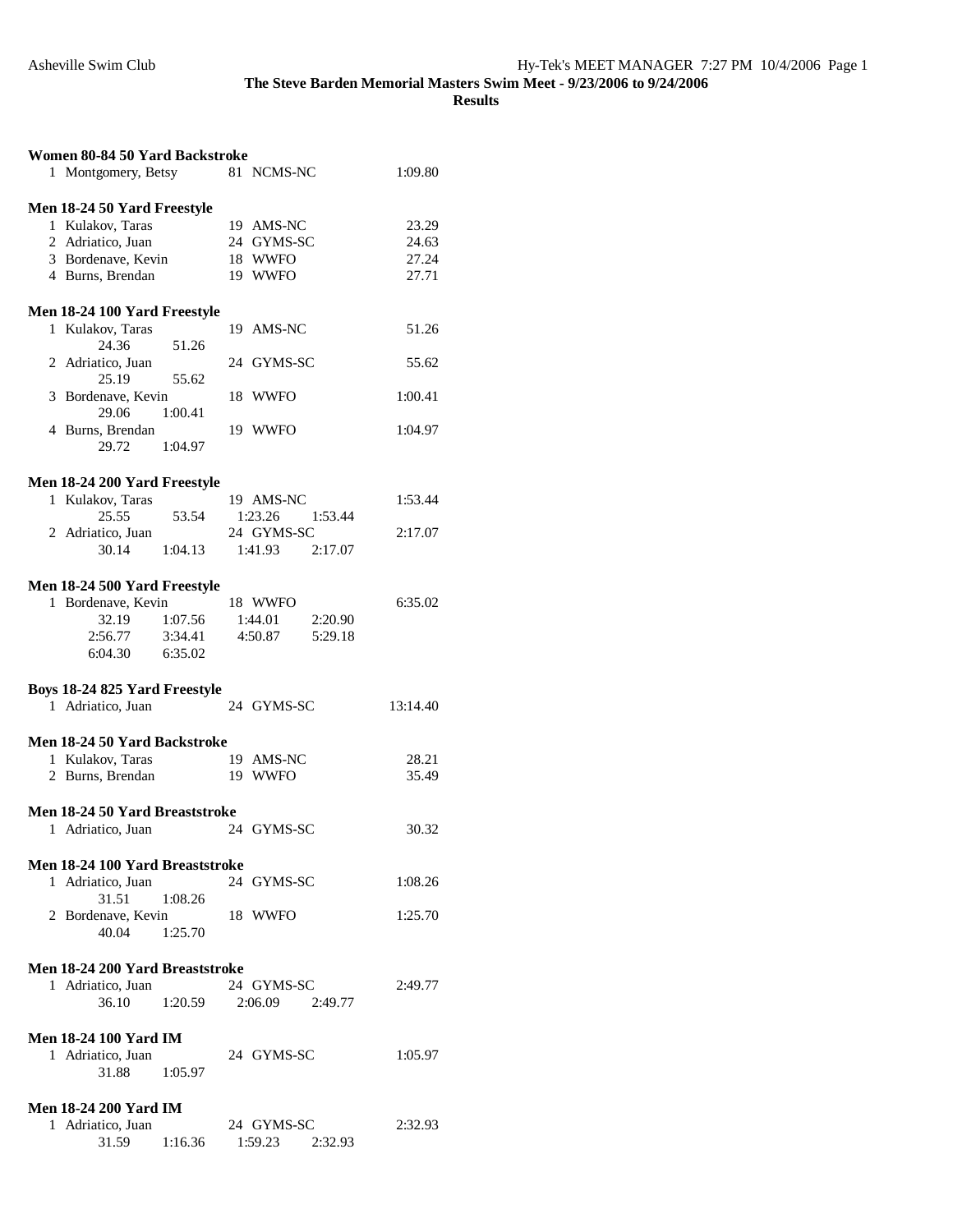| Men 25-29 50 Yard Freestyle                                       |                                 |          |
|-------------------------------------------------------------------|---------------------------------|----------|
| 1 Gonzalez, Jose                                                  | 28 NCMS-NC                      | 21.63    |
| 2 Johnson, Patrick                                                | 26 AMS-NC                       | 25.53    |
|                                                                   |                                 |          |
| Men 25-29 100 Yard Freestyle                                      |                                 |          |
| 1 Gonzalez, Jose                                                  | 28 NCMS-NC                      | 48.65    |
| 48.65<br>22.93                                                    |                                 |          |
| 2 Haberman, Brandon                                               | 29 RAM-NC                       | 57.78    |
| 27.21<br>57.78                                                    |                                 |          |
|                                                                   |                                 |          |
| Men 25-29 200 Yard Freestyle                                      |                                 |          |
| 1 Haberman, Brandon                                               | 29 RAM-NC                       | 2:07.23  |
| 28.78<br>1:00.94                                                  | 1:33.92 2:07.23                 |          |
|                                                                   |                                 |          |
|                                                                   |                                 |          |
| Men 25-29 500 Yard Freestyle                                      |                                 |          |
| 1 Haberman, Brandon                                               | 29 RAM-NC                       | 5:58.60  |
| 32.17<br>1:07.74                                                  | 1:44.26<br>2:21.07              |          |
| 2:57.47 3:33.70                                                   | 4:10.20<br>4:46.62              |          |
| 5:22.96 5:58.60                                                   |                                 |          |
|                                                                   |                                 |          |
| Boys 25-29 825 Yard Freestyle                                     |                                 |          |
| 1 Haberman, Brandon 29 RAM-NC                                     |                                 | 13:26.32 |
|                                                                   |                                 |          |
| Men 25-29 1650 Yard Freestyle                                     |                                 |          |
| 1 Medendorp, Mark                                                 | 28 TMS                          | 24:46.77 |
|                                                                   |                                 |          |
|                                                                   |                                 |          |
| Men 25-29 50 Yard Backstroke                                      |                                 |          |
| 1 Johnson, Patrick<br>20 TRAM-NC<br>2 Haberman, Brandon 29 RAM-NC | 26 AMS-NC                       | 31.68    |
|                                                                   |                                 | 32.64    |
|                                                                   |                                 |          |
|                                                                   |                                 |          |
| Men 25-29 50 Yard Breaststroke                                    |                                 |          |
| 1 Johnson, Patrick                                                | 26 AMS-NC                       | 32.12    |
| 2 Haberman, Brandon                                               | 29 RAM-NC                       | 34.97    |
|                                                                   |                                 |          |
| Men 25-29 100 Yard Breaststroke                                   |                                 |          |
|                                                                   |                                 |          |
| 1 Gonzalez, Jose                                                  | 28 NCMS-NC                      | 1:03.60  |
| 29.95 1:03.60                                                     |                                 |          |
| 2 Johnson, Patrick                                                | 26 AMS-NC                       | 1:09.04  |
| 32.31<br>1:09.04                                                  |                                 |          |
|                                                                   |                                 |          |
| Men 25-29 50 Yard Butterfly                                       |                                 |          |
| 1 Gonzalez, Jose                                                  | 28 NCMS-NC                      | 24.14    |
| 2 Johnson, Patrick                                                | 26 AMS-NC                       | 27.26    |
|                                                                   |                                 |          |
| Men 25-29 100 Yard Butterfly                                      |                                 |          |
| 1 Gonzalez, Jose                                                  | 28 NCMS-NC                      | 53.21    |
| 24.77<br>53.21                                                    |                                 |          |
| 2 Haberman, Brandon                                               | 29 RAM-NC                       | 1:06.40  |
| 30.52<br>1:06.40                                                  |                                 |          |
|                                                                   |                                 |          |
| <b>Men 25-29 100 Yard IM</b>                                      |                                 |          |
| 1 Gonzalez, Jose                                                  | 28 NCMS-NC                      | 56.87    |
| 26.40<br>56.87                                                    |                                 |          |
|                                                                   | 26 AMS-NC                       | 1:04.23  |
| 2 Johnson, Patrick<br>29.73<br>1:04.23                            |                                 |          |
|                                                                   |                                 |          |
|                                                                   |                                 |          |
| <b>Men 25-29 200 Yard IM</b>                                      |                                 |          |
| 1 Haberman, Brandon<br>30.29<br>1:09.20                           | 29 RAM-NC<br>1:51.60<br>2:25.74 | 2:25.74  |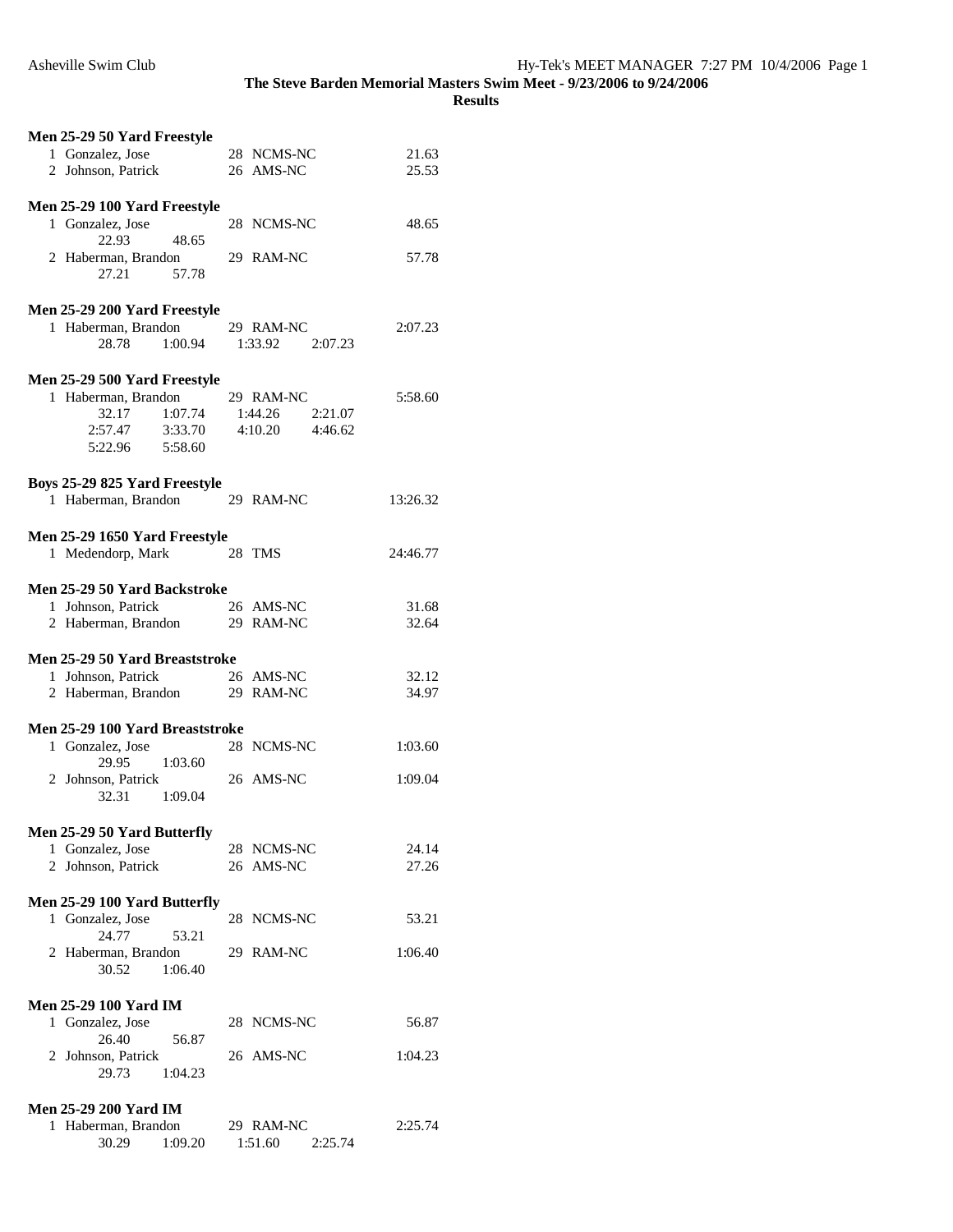| Men 30-34 50 Yard Freestyle                        |                         |                |
|----------------------------------------------------|-------------------------|----------------|
| 1 Whitmire, John                                   | 31 AMS-NC               | 26.68          |
| 2 Fennell, Josh                                    | 30 GYMS-SC              | 26.85          |
|                                                    |                         |                |
| Men 30-34 100 Yard Freestyle                       |                         |                |
| 1 Walker, Austin S                                 | 31 AMS-NC               | 52.26          |
| 24.92<br>52.26                                     |                         |                |
| 2 Fennell, Josh                                    | 30 GYMS-SC              | 58.69          |
| 28.38<br>58.69                                     |                         |                |
| 3 Whitmire, John                                   | 31 AMS-NC               | 1:00.15        |
| 28.00<br>1:00.15                                   |                         |                |
|                                                    |                         |                |
| Men 30-34 200 Yard Freestyle<br>1 Walker, Austin S | 31 AMS-NC               | 1:57.33        |
| 56.90<br>27.48                                     | $1:27.03$ $1:57.33$     |                |
| 2 Fennell, Josh                                    | 30 GYMS-SC              | 2:15.79        |
| 30.72                                              | 1:04.41 1:41.22 2:15.79 |                |
|                                                    |                         |                |
| Men 30-34 500 Yard Freestyle                       |                         |                |
| 1 Fennell, Josh                                    | 30 GYMS-SC              | 6:20.67        |
| 31.72<br>1:08.10                                   | 2:25.12 3:04.17         |                |
| 3:44.33 4:24.56                                    | 5:05.15   5:45.72       |                |
| $6:20.67$ $6:20.67$                                |                         |                |
|                                                    |                         |                |
| Boys 30-34 825 Yard Freestyle                      |                         |                |
| 1 Su, Billy                                        | 32 RAM-NC               | 12:34.56       |
|                                                    |                         |                |
| Men 30-34 1650 Yard Freestyle                      |                         |                |
| 1 Walker, Austin S                                 | 31 AMS-NC               | 25:06.93       |
| 2 Fennell, Josh                                    | 30 GYMS-SC              | 26:25.05       |
|                                                    |                         |                |
| Men 30-34 50 Yard Backstroke                       |                         |                |
| 1 Whitmire, John                                   | 31 AMS-NC               | 31.99          |
| 2 Su, Billy<br>3 Fennell, Josh                     | 32 RAM-NC<br>30 GYMS-SC | 33.37<br>35.53 |
|                                                    |                         |                |
| Men 30-34 100 Yard Backstroke                      |                         |                |
| 1 Whitmire, John                                   | 31 AMS-NC               | 1:08.05        |
| 33.03<br>1:08.05                                   |                         |                |
| 2 Fennell, Josh                                    | 30 GYMS-SC              | 1:17.19        |
| 38.39<br>1:17.19                                   |                         |                |
|                                                    |                         |                |
| Men 30-34 50 Yard Breaststroke                     |                         |                |
| 1 Walker, Austin S                                 | 31 AMS-NC               | 29.90          |
| 2 Su, Billy                                        | 32 RAM-NC               | 36.44          |
|                                                    |                         |                |
| Men 30-34 100 Yard Breaststroke                    |                         |                |
| 1 Walker, Austin S                                 | 31 AMS-NC               | 1:04.24        |
| 29.97<br>1:04.24                                   |                         |                |
| 2 Su, Billy                                        | 32 RAM-NC               | 1:19.14        |
| 38.16<br>1:19.14                                   |                         |                |
| Men 30-34 200 Yard Breaststroke                    |                         |                |
| 1 Walker, Austin S                                 | 31 AMS-NC               | 2:25.75        |
| 1:10.04<br>32.95                                   | $1:48.10$ $2:25.75$     |                |
|                                                    |                         |                |
| Men 30-34 50 Yard Butterfly                        |                         |                |
| 1 Su, Billy                                        | 32 RAM-NC               | 29.11          |
| 2 Whitmire, John                                   | 31 AMS-NC               | 29.39          |
| 3 Fennell, Josh                                    | 30 GYMS-SC              | 30.07          |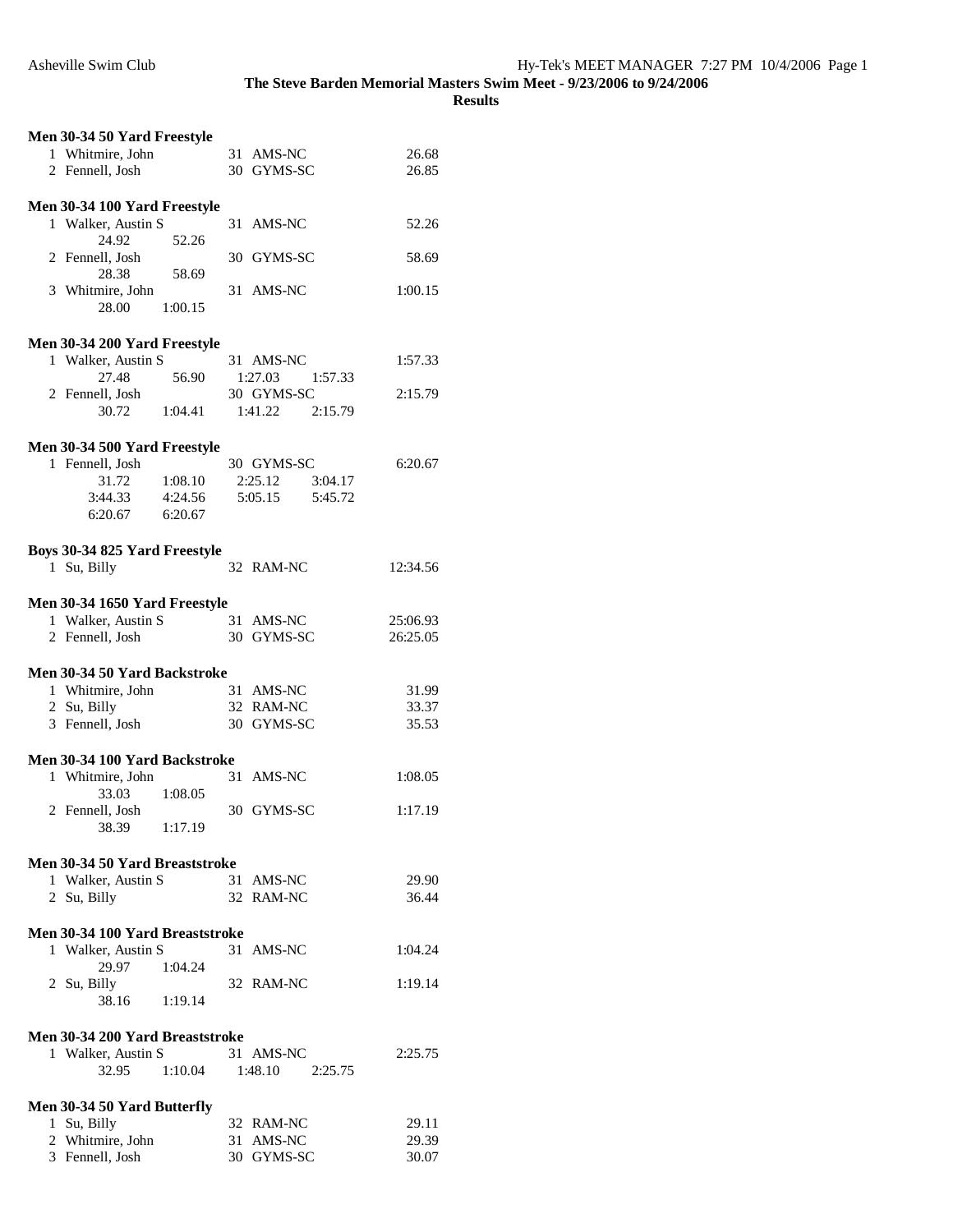**Results** 

| Men 30-34 100 Yard Butterfly                      |                    |          |
|---------------------------------------------------|--------------------|----------|
| 1 Beaty, John                                     | 31 CHRR            | 59.35    |
| 27.57<br>59.35<br>2 Su, Billy                     | 32 RAM-NC          | 1:04.94  |
| 29.99<br>1:04.94<br>3 Fennell, Josh               | 30 GYMS-SC         | 1:11.53  |
| 32.25<br>1:11.53                                  |                    |          |
| <b>Men 30-34 100 Yard IM</b>                      |                    |          |
| 1 Whitmire, John<br>30.20<br>1:07.52              | 31 AMS-NC          | 1:07.52  |
| Men 35-39 50 Yard Freestyle                       |                    |          |
| 1 Cook, Matthew H                                 | 36 AMS-NC          | 24.89    |
| 2 Karel, Tom                                      | 39 GYMS-SC         | 27.68    |
| Men 35-39 200 Yard Freestyle                      |                    |          |
| 1 Karel, Tom                                      | 39 GYMS-SC         | 2:29.13  |
| 32.14<br>1:08.79                                  | 1:49.20 2:29.13    |          |
| Men 35-39 1650 Yard Freestyle                     |                    |          |
| 1 Cook, Matthew H                                 | 36 AMS-NC          | 25:32.70 |
| 2 Vess, Eric                                      | 35 Unattached      | 29:48.68 |
| 3 Reamy, C J                                      | 39 Unattached      | 38:21.83 |
| Men 35-39 50 Yard Backstroke                      |                    |          |
| 1 Cook, Matthew H                                 | 36 AMS-NC          | 29.92    |
| Men 35-39 100 Yard Backstroke                     |                    |          |
| 1 Cook, Matthew H                                 | 36 AMS-NC          | 1:03.13  |
| 31.16 1:03.13                                     |                    |          |
| 2 Karel, Tom<br>39.27<br>1:23.71                  | 39 GYMS-SC         | 1:23.71  |
|                                                   |                    |          |
| Men 35-39 50 Yard Breaststroke                    |                    |          |
| 1 Cook, Matthew H                                 | 36 AMS-NC          | 33.40    |
| 2 Karel, Tom                                      | 39 GYMS-SC         | 36.15    |
| Men 35-39 50 Yard Butterfly                       |                    |          |
| 1 Cook, Matthew H                                 | 36 AMS-NC          | 26.59    |
| Men 35-39 100 Yard Butterfly                      |                    |          |
| 1 Cook, Matthew H                                 | 36 AMS-NC          | 59.35    |
| Men 35-39 200 Yard Butterfly                      |                    |          |
| 1 Cook, Matthew H                                 | 36 AMS-NC          | 2:22.10  |
| 31.28<br>1:07.17                                  | 1:44.12<br>2:22.10 |          |
|                                                   |                    |          |
| <b>Men 35-39 100 Yard IM</b><br>1 Cook, Matthew H | 36 AMS-NC          | 1:00.41  |
| 28.23<br>1:00.41                                  |                    |          |
| 2 Karel, Tom                                      | 39 GYMS-SC         | 1:15.55  |
| 35.30<br>1:15.55                                  |                    |          |
| <b>Men 35-39 200 Yard IM</b>                      |                    |          |
| 1 Cook, Matthew H                                 | 36 AMS-NC          | 2:15.96  |
| 28.90<br>1:03.87                                  | 1:43.57<br>2:15.96 |          |

## **Men 40-44 50 Yard Freestyle**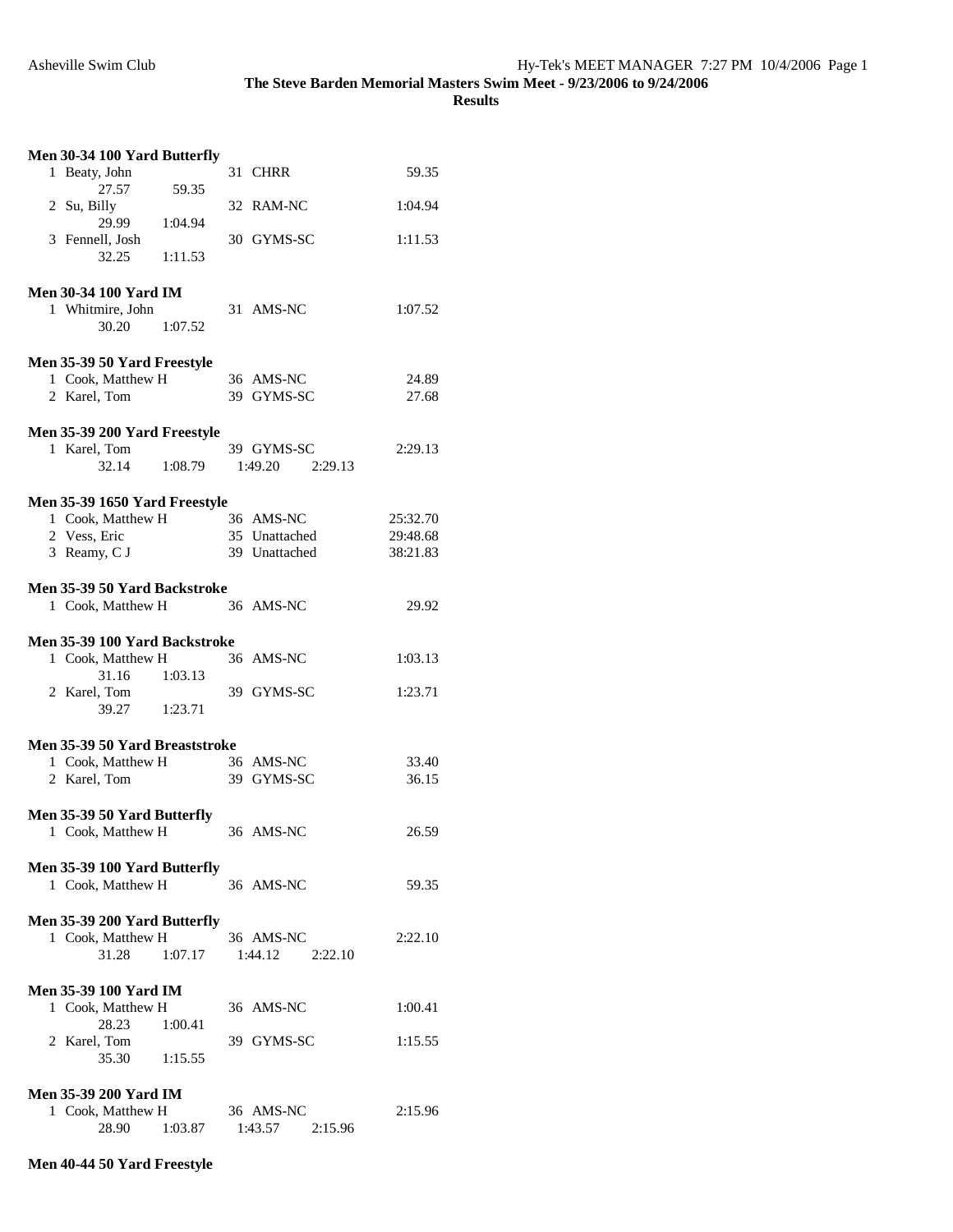|              | 1 Stewart, Henry D                  |         |    | 42 RAM-NC     |         | 22.47    |
|--------------|-------------------------------------|---------|----|---------------|---------|----------|
|              | 2 McGufficke, Graeme                |         |    | 42 NCMS-NC    |         | 25.52    |
|              | 3 Kriegler, Frank                   |         |    | 40 AMS-NC     |         | 25.62    |
|              | 4 Mangrum, John                     |         |    | 43 RAM-NC     |         | 27.08    |
|              | 5 Gilmore, John                     |         |    | 43 RAM-NC     |         | 29.95    |
|              | 6 Taber, Tom                        |         |    | 43 GYMS-SC    |         | 30.80    |
|              | 7 Roerden, Jeffrey                  |         |    | 44 RAM-NC     |         | 31.40    |
|              | <b>Men 40-44 100 Yard Freestyle</b> |         |    |               |         |          |
| $\mathbf{1}$ | Stewart, Henry D                    |         |    | 42 RAM-NC     |         | 50.42    |
|              | 24.16                               | 50.42   |    | NCMS-NC       |         |          |
|              | 2 McGufficke, Graeme<br>26.34       | 55.27   | 42 |               |         | 55.27    |
|              | 3 Parmenter, Wayne                  |         |    | 43 NCMS-NC    |         | 55.50    |
|              | 26.50                               | 55.50   |    |               |         |          |
|              | 4 Kriegler, Frank                   |         |    | 40 AMS-NC     |         | 57.10    |
| 5            | 26.40<br>Bridges, David             | 57.10   | 41 | GYMS-SC       |         | 1:00.10  |
|              | 28.41                               | 1:00.10 |    |               |         |          |
|              | 6 Gilmore, John                     |         | 43 | <b>RAM-NC</b> |         | 1:04.20  |
|              | 30.52                               | 1:04.20 |    |               |         |          |
| 7            | Taber, Tom<br>33.05                 | 1:09.30 | 43 | GYMS-SC       |         | 1:09.30  |
|              | 8 Roerden, Jeffrey                  |         |    | 44 RAM-NC     |         | 1:11.11  |
|              | 34.44                               | 1:11.11 |    |               |         |          |
|              | Men 40-44 200 Yard Freestyle        |         |    |               |         |          |
| 1            | Roerden, Jeffrey                    |         |    | 44 RAM-NC     |         | 2:34.71  |
|              | 36.49                               | 1:15.70 |    | 1:56.50       | 2:34.71 |          |
|              | 2 Taber, Tom                        |         |    | 43 GYMS-SC    |         | 2:35.65  |
|              | 35.56                               | 1:14.04 |    | 1:55.25       | 2:35.65 |          |
|              | <b>Men 40-44 500 Yard Freestyle</b> |         |    |               |         |          |
|              | 1 Kriegler, Frank                   |         |    | 40 AMS-NC     |         | 5:47.81  |
|              | 29.21                               | 1:02.21 |    | 1:36.17       | 2:10.85 |          |
|              | 2:46.63                             | 3:22.54 |    | 3:59.08       | 4:36.04 |          |
|              | 5:12.79                             | 5:47.81 |    |               |         |          |
|              | 2 Roerden, Jeffrey                  |         |    | 44 RAM-NC     |         | 7:03.43  |
|              | 38.06                               | 1:18.57 |    | 2:00.41       | 2:43.71 |          |
|              | 3:27.14                             | 4:10.72 |    | 4:54.36       | 5:37.80 |          |
|              | 6:21.79                             | 7:03.43 |    |               |         |          |
|              | Men 40-44 1650 Yard Freestyle       |         |    |               |         |          |
|              | 1 Mangrum, John                     |         |    | 43 RAM-NC     |         | 26:58.60 |
|              | 2 Bridges, David                    |         |    | 41 GYMS-SC    |         | 27:03.63 |
|              | 3 Roerden, Jeffrey                  |         |    | 44 RAM-NC     |         | 29:17.70 |
|              | 4 Taber, Tom                        |         |    | 43 GYMS-SC    |         | 30:51.36 |
|              | Men 40-44 50 Yard Backstroke        |         |    |               |         |          |
|              | 1 Stewart, Henry D                  |         |    | 42 RAM-NC     |         | 27.29    |
|              | 2 Bridges, David                    |         |    | 41 GYMS-SC    |         | 31.76    |
|              | 3 Taber, Tom                        |         |    | 43 GYMS-SC    |         | 40.25    |
|              | 4 Gilmore, John                     |         |    | 43 RAM-NC     |         | 41.79    |
|              | 5 Roerden, Jeffrey                  |         |    | 44 RAM-NC     |         | 42.82    |
|              | Men 40-44 100 Yard Backstroke       |         |    |               |         |          |
|              | 1 McGufficke, Graeme                |         |    | 42 NCMS-NC    |         | 1:02.31  |
|              | 30.63                               | 1:02.31 |    |               |         |          |
|              | Men 40-44 200 Yard Backstroke       |         |    |               |         |          |
| 1            | Mangrum, John                       |         |    | 43 RAM-NC     |         | 2:31.79  |
|              |                                     |         |    |               |         |          |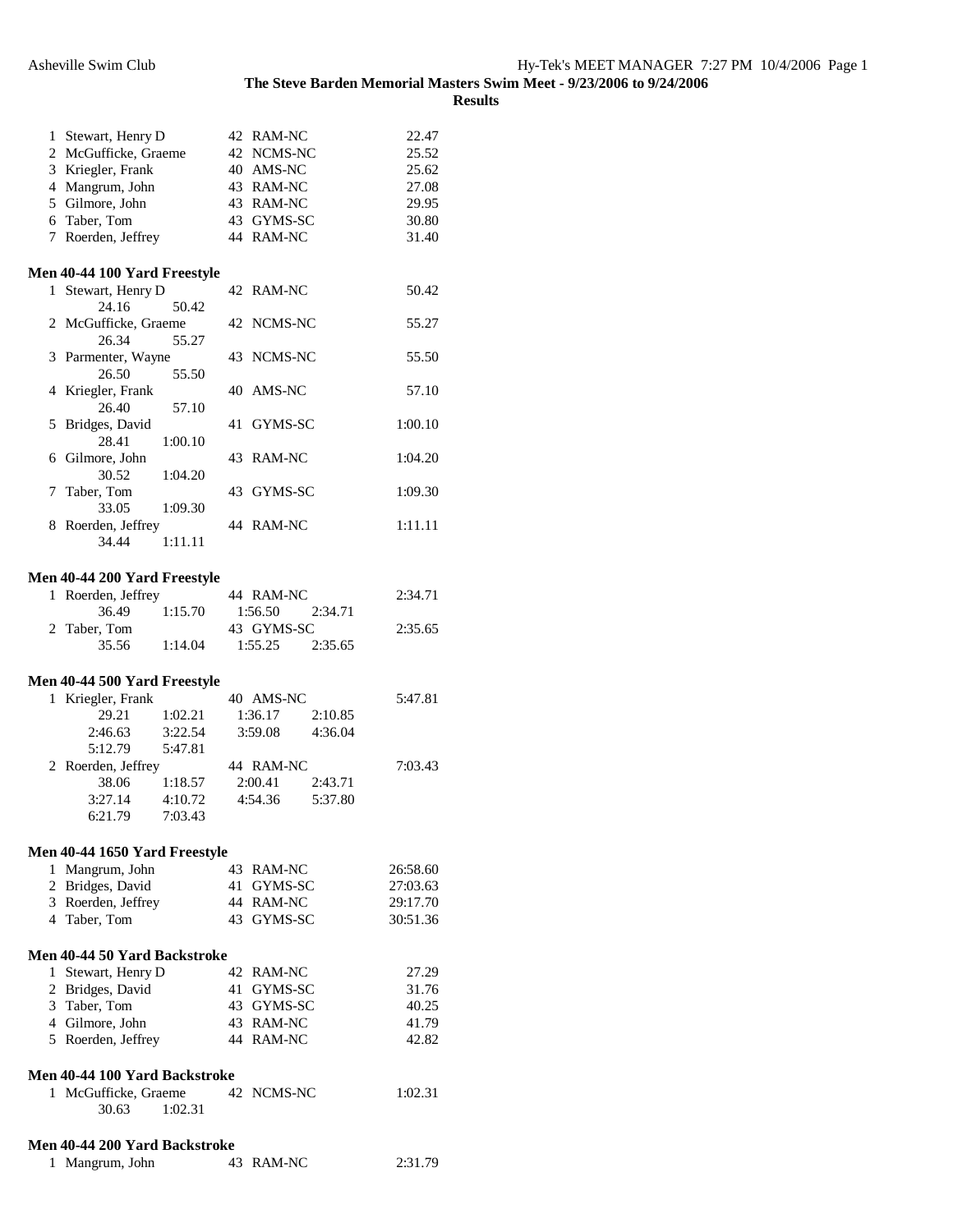|    | 36.04                                   | 1:14.55 | 1:53.62                | 2:31.79 |                |
|----|-----------------------------------------|---------|------------------------|---------|----------------|
|    | 2 Bridges, David                        |         | 41 GYMS-SC             |         | 2:38.32        |
|    | 38.00                                   | 1:18.79 | 2:00.24                | 2:38.32 |                |
|    | Men 40-44 50 Yard Breaststroke          |         |                        |         |                |
|    | 1 Mangrum, John                         |         | 43 RAM-NC              |         | 36.00          |
|    | 2 Gilmore, John                         |         | 43 RAM-NC              |         | 37.61          |
|    | 3 Taber, Tom                            |         | 43 GYMS-SC             |         | 38.52          |
|    | 4 Roerden, Jeffrey                      |         | 44 RAM-NC              |         | 43.04          |
|    | Men 40-44 100 Yard Breaststroke         |         |                        |         |                |
|    | 1 Kriegler, Frank                       |         | 40 AMS-NC              |         | 1:11.26        |
|    | 32.95                                   | 1:11.26 |                        |         |                |
|    | 2 Gilmore, John                         |         | 43 RAM-NC              |         | 1:23.18        |
|    | 39.42                                   | 1:23.18 |                        |         |                |
|    | 3 Taber, Tom                            |         | 43 GYMS-SC             |         | 1:26.86        |
|    | 41.26                                   | 1:26.86 |                        |         |                |
|    | 4 Roerden, Jeffrey                      |         | 44 RAM-NC              |         | 1:37.38        |
|    | 46.59                                   | 1:37.38 |                        |         |                |
|    | Men 40-44 200 Yard Breaststroke         |         |                        |         |                |
| 1. | Taber, Tom                              |         | 43 GYMS-SC             |         | 3:21.12        |
|    | 43.49                                   | 1:34.29 | 2:27.97                | 3:21.12 |                |
|    |                                         |         |                        |         |                |
|    | Men 40-44 50 Yard Butterfly             |         |                        |         |                |
|    | 1 Stewart, Henry D                      |         | 42 RAM-NC              |         | 25.02          |
|    | 2 Parmenter, Wayne                      |         | 43 NCMS-NC             |         | 27.52          |
|    | 3 McGufficke, Graeme                    |         | 42 NCMS-NC             |         | 27.70<br>28.34 |
|    | 4 Kriegler, Frank<br>5 Roerden, Jeffrey |         | 40 AMS-NC<br>44 RAM-NC |         | 37.29          |
|    |                                         |         |                        |         |                |
|    | Men 40-44 100 Yard Butterfly            |         |                        |         |                |
|    | 1 Stewart, Henry D                      |         | 42 RAM-NC              |         | 56.29          |
|    | 2 Kriegler, Frank                       |         | 40 AMS-NC              |         | 1:04.70        |
|    | Men 40-44 200 Yard Butterfly            |         |                        |         |                |
|    | 1 Mangrum, John                         |         | 43 RAM-NC              |         | 2:43.54        |
|    | 35.79                                   | 1:16.38 | 1:59.69                | 2:43.54 |                |
|    |                                         |         |                        |         |                |
|    | <b>Men 40-44 100 Yard IM</b>            |         |                        |         |                |
|    | 1 Stewart, Henry D                      |         | 42 RAM-NC              |         | 1:01.51        |
|    | 28.41                                   | 1:01.51 | 42 NCMS-NC             |         | 1:02.46        |
|    | 2 McGufficke, Graeme<br>28.95           | 1:02.46 |                        |         |                |
|    | 3 Kriegler, Frank                       |         | 40 AMS-NC              |         | 1:05.59        |
|    | 31.24                                   | 1:05.59 |                        |         |                |
|    | 4 Mangrum, John                         |         | 43 RAM-NC              |         | 1:08.88        |
|    | 31.95                                   | 1:08.88 |                        |         |                |
|    | 5 Roerden, Jeffrey                      |         | 44 RAM-NC              |         | 1:20.79        |
|    | 38.46                                   | 1:20.79 |                        |         |                |
|    | <b>Men 40-44 200 Yard IM</b>            |         |                        |         |                |
|    | 1 Bridges, David                        |         | 41 GYMS-SC             |         | 2:46.55        |
|    | 35.19                                   | 1:16.25 | 2:05.46                | 2:46.55 |                |
|    |                                         |         |                        |         |                |
|    | <b>Men 40-44 400 Yard IM</b>            |         |                        |         |                |
|    | 1 Mangrum, John                         |         | 43 RAM-NC              |         | 5:27.00        |
|    | 33.05                                   | 1:11.87 | 1:55.37                | 2:37.12 |                |
|    | 3:23.52                                 | 4:12.66 | 4:51.07                | 5:27.00 |                |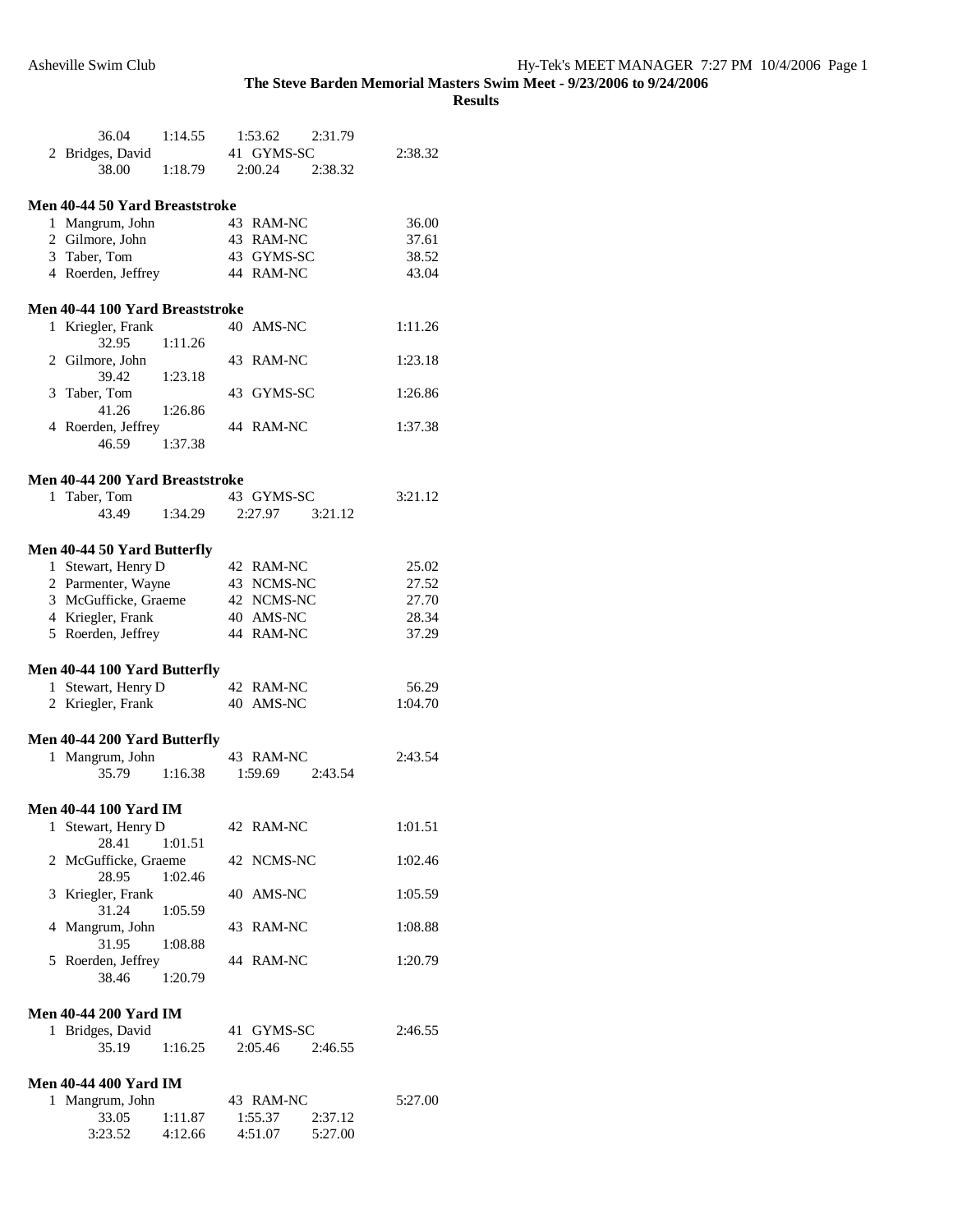| Men 45-49 50 Yard Freestyle    |         |    |                |         |          |
|--------------------------------|---------|----|----------------|---------|----------|
| 1 Lechner, Chris               |         |    | 46 AMS-NC      |         | 23.12    |
| 2 Hartley, Larry S             |         |    | 46 AMS-NC      |         | 26.59    |
| 3 Weller, Jeffrey              |         |    | 46 AMS-NC      |         | 27.16    |
| 4 Adamson, Kenet               |         |    | 48 AMS-NC      |         | 29.31    |
| 5 Carlson, Eric                |         |    | 46 NCMS-NC     |         | 29.53    |
|                                |         |    |                |         |          |
| 6 Palmer, Rick                 |         |    | 47 AMS-NC      |         | 30.66    |
| Men 45-49 100 Yard Freestyle   |         |    |                |         |          |
| 1 Lechner, Chris               |         |    | 46 AMS-NC      |         | 52.00    |
| 24.59                          | 52.00   |    |                |         |          |
| 2 Bowser, Walt                 |         |    | 45 AMS-NC      |         | 53.54    |
| 25.11                          | 53.54   |    |                |         |          |
| 3 Johnson, Steven              |         |    | 46 RAM-NC      |         | 56.05    |
| 27.32                          | 56.05   |    |                |         |          |
| 4 Wright, Steve                |         | 45 | <b>HHAC-SC</b> |         | 56.98    |
| 27.96                          |         |    |                |         |          |
|                                | 56.98   |    |                |         |          |
| 5 Weller, Jeffrey              |         |    | 46 AMS-NC      |         | 1:02.05  |
| 29.79                          | 1:02.05 |    |                |         |          |
| 6 Carlson, Eric                |         |    | 46 NCMS-NC     |         | 1:03.63  |
| 31.39                          | 1:03.63 |    |                |         |          |
| 7 Palmer, Rick                 |         |    | 47 AMS-NC      |         | 1:08.89  |
| 32.32                          | 1:08.89 |    |                |         |          |
|                                |         |    |                |         |          |
| Men 45-49 200 Yard Freestyle   |         |    |                |         |          |
| 1 Wright, Steve                |         |    | 45 HHAC-SC     |         | 2:01.35  |
| 29.13                          | 59.59   |    | 1:30.75        | 2:01.35 |          |
| 2 Bowser, Walt                 |         |    | 45 AMS-NC      |         | 2:03.76  |
| 29.37                          | 1:01.19 |    | 1:32.38        | 2:03.76 |          |
| 3 Carlson, Eric                |         |    | 46 NCMS-NC     |         | 2:37.14  |
| 36.28                          | 1:14.53 |    | 1:55.33        | 2:37.14 |          |
| Men 45-49 500 Yard Freestyle   |         |    |                |         |          |
|                                |         |    |                |         |          |
| 1 Hartley, Larry S             |         |    | 46 AMS-NC      |         | 6:06.59  |
| 31.99                          | 1:08.33 |    | 1:46.11        | 2:24.36 |          |
| 3:03.55                        | 3:41.97 |    | 4:20.39        | 4:58.10 |          |
| 5:33.82                        | 6:06.59 |    |                |         |          |
| 2 Bowser, Walt                 |         |    | 45 AMS-NC      |         | 6:10.04  |
| 32.00                          | 1:08.55 |    | 1:46.28        | 2:24.78 |          |
| 3:03.55                        | 3:42.42 |    | 4:20.60        | 4:57.85 |          |
| 5:34.27                        | 6:10.04 |    |                |         |          |
|                                |         |    |                |         |          |
| Boys 45-49 825 Yard Freestyle  |         |    |                |         |          |
| 1 Adamson, Kenet               |         |    | 48 AMS-NC      |         | 14:04.34 |
| Men 45-49 1650 Yard Freestyle  |         |    |                |         |          |
| 1 Wright, Steve                |         |    | 45 HHAC-SC     |         | 23:22.03 |
|                                |         |    |                |         |          |
| Men 45-49 50 Yard Backstroke   |         |    |                |         |          |
| 1 Johnson, Steven              |         |    | 46 RAM-NC      |         | 33.37    |
| 2 Palmer, Rick                 |         |    | 47 AMS-NC      |         | 39.06    |
|                                |         |    |                |         |          |
| Men 45-49 200 Yard Backstroke  |         |    |                |         |          |
| 1 Carlson, Eric                |         |    | 46 NCMS-NC     |         | 3:03.36  |
| 42.00                          | 1:27.40 |    | 2:15.46        | 3:03.36 |          |
| Men 45-49 50 Yard Breaststroke |         |    |                |         |          |
|                                |         |    |                |         |          |
| 1 Weller, Jeffrey              |         |    | 46 AMS-NC      |         | 34.85    |
| 2 Adamson, Kenet               |         |    | 48 AMS-NC      |         | 36.02    |
| 3 Palmer, Rick                 |         |    | 47 AMS-NC      |         | 39.26    |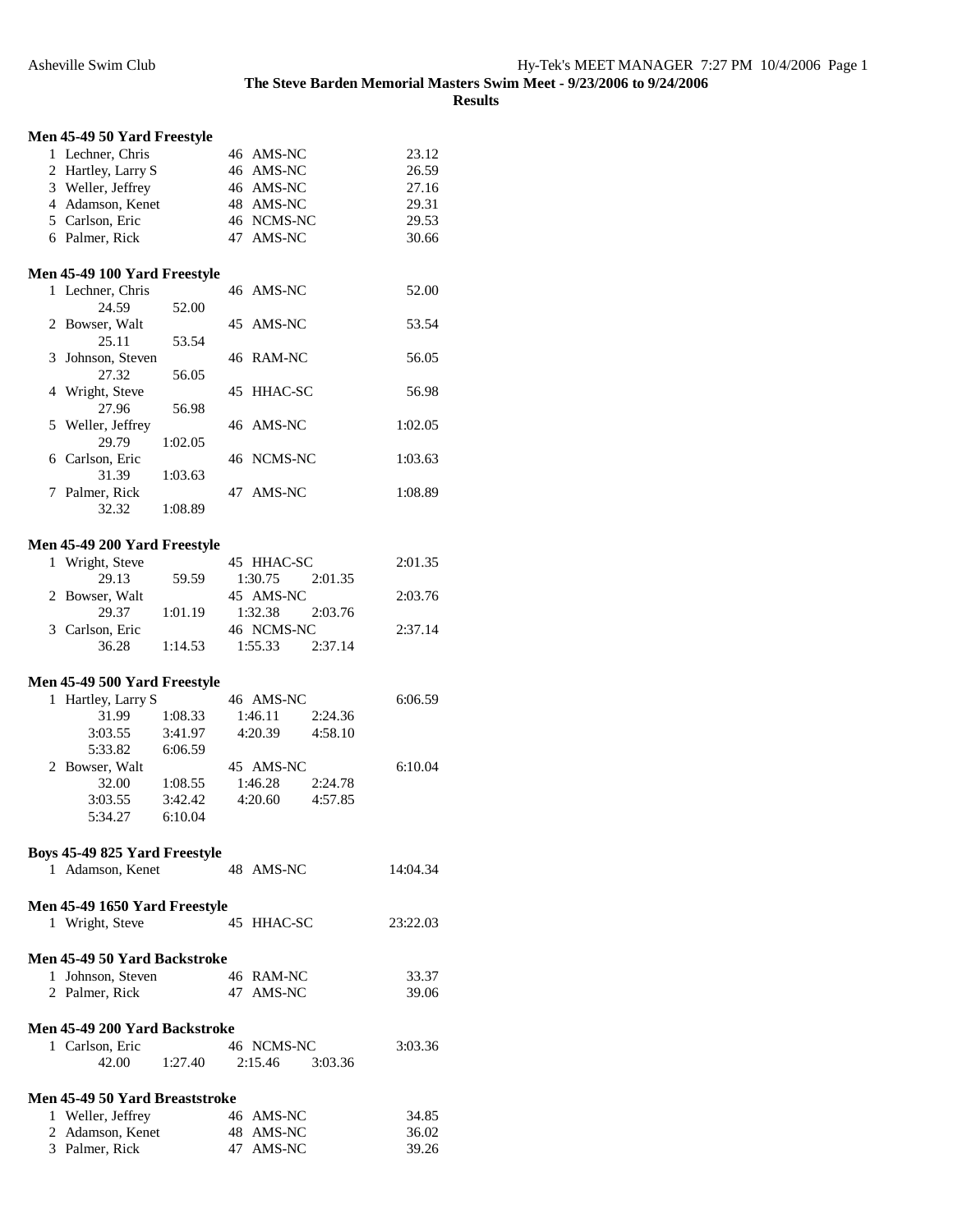| Men 45-49 100 Yard Breaststroke |                                                      |                 |                        |                    |  |
|---------------------------------|------------------------------------------------------|-----------------|------------------------|--------------------|--|
|                                 | 1 Bowser, Walt                                       |                 | 45 AMS-NC              | 1:15.37            |  |
|                                 | 40.22                                                | 1:15.37         |                        |                    |  |
|                                 | 2 Johnson, Steven<br>3 Weller, Jeffrey               |                 | 46 RAM-NC<br>46 AMS-NC | 1:17.23<br>1:18.38 |  |
|                                 | 44.50                                                | 1:18.38         |                        |                    |  |
|                                 | 4 Adamson, Kenet                                     |                 | 48 AMS-NC              | 1:18.71            |  |
|                                 | 45.36 1:18.71                                        |                 |                        |                    |  |
|                                 | 5 Palmer, Rick                                       |                 | 47 AMS-NC              | 1:24.77            |  |
|                                 | Men 45-49 200 Yard Breaststroke                      |                 |                        |                    |  |
|                                 | 1 Adamson, Kenet                                     |                 | 48 AMS-NC              | 2:52.85            |  |
|                                 | 37.26                                                | 1:21.33 2:07.67 | 2:52.85                |                    |  |
|                                 |                                                      |                 |                        |                    |  |
|                                 | Men 45-49 50 Yard Butterfly                          |                 |                        |                    |  |
|                                 | 1 Lechner, Chris                                     |                 | 46 AMS-NC              | 25.65              |  |
|                                 | 2 Bowser, Walt                                       |                 | 45 AMS-NC              | 27.00              |  |
|                                 | 3 Johnson, Steven                                    |                 | 46 RAM-NC              | 27.55              |  |
|                                 | 4 Adamson, Kenet                                     |                 | 48 AMS-NC              | 31.11              |  |
|                                 | Men 45-49 100 Yard Butterfly                         |                 |                        |                    |  |
|                                 | 1 Bowser, Walt                                       |                 | 45 AMS-NC              | 1:04.50            |  |
|                                 | 2 Wright, Steve                                      |                 | 45 HHAC-SC             | 1:04.75            |  |
|                                 |                                                      |                 |                        |                    |  |
|                                 | <b>Men 45-49 100 Yard IM</b>                         |                 |                        |                    |  |
|                                 | 1 Lechner, Chris                                     |                 | 46 AMS-NC              | 1:02.21            |  |
|                                 | 28.47<br>2 Palmer, Rick                              | 1:02.21         | 47 AMS-NC              | 1:17.12            |  |
|                                 | 35.21 1:17.12                                        |                 |                        |                    |  |
|                                 |                                                      |                 |                        |                    |  |
|                                 |                                                      |                 |                        |                    |  |
|                                 | <b>Men 45-49 200 Yard IM</b>                         |                 |                        |                    |  |
|                                 | 1 Wright, Steve                                      |                 | 45 HHAC-SC             | 2:23.81            |  |
|                                 | 30.44                                                | 1:09.13         | 2:23.81<br>1:52.92     |                    |  |
|                                 | 2 Johnson, Steven                                    |                 | 46 RAM-NC              | 2:27.71            |  |
|                                 | 29.20                                                | 1:08.48         | 1:53.71 2:27.71        |                    |  |
|                                 | 3 Hartley, Larry S                                   |                 | 46 AMS-NC              | 2:31.84            |  |
|                                 | 31.42 1:10.46                                        |                 | 1:56.05 2:31.84        |                    |  |
|                                 | <b>Men 45-49 400 Yard IM</b>                         |                 |                        |                    |  |
|                                 | 1 Hartley, Larry S                                   |                 | 46 AMS-NC              | 5:45.62            |  |
|                                 | 32.89                                                | 1:13.19         | 2:47.75<br>2:01.47     |                    |  |
|                                 | 3:40.10                                              | 4:31.12         | 5:45.62<br>5:10.25     |                    |  |
|                                 |                                                      |                 |                        |                    |  |
|                                 | Men 50-54 50 Yard Freestyle                          |                 |                        |                    |  |
|                                 | 1 Snell, Tom                                         |                 | 50 HHAC-SC             | 25.41              |  |
|                                 |                                                      |                 |                        |                    |  |
|                                 | Men 50-54 100 Yard Freestyle<br>1 Snell, Tom         |                 | 50 HHAC-SC             | 58.18              |  |
|                                 | 26.90                                                | 58.18           |                        |                    |  |
|                                 | 2 Sealy, Dave                                        |                 | 52 GYMS-SC             | 1:04.48            |  |
|                                 | 29.59                                                | 1:04.48         |                        |                    |  |
|                                 | 3 Plackis, Paul<br>38.03                             |                 | 52 FACT-FL             | 1:18.82            |  |
|                                 |                                                      | 1:18.82         |                        |                    |  |
|                                 | Boys 50-54 825 Yard Freestyle                        |                 |                        |                    |  |
|                                 | 1 Snell, Tom                                         |                 | 50 HHAC-SC             | 13:19.73           |  |
|                                 |                                                      |                 |                        |                    |  |
|                                 | Men 50-54 1650 Yard Freestyle<br>1 Ferroggiaro, Fred |                 | 52 NCMS-NC             | 23:04.99           |  |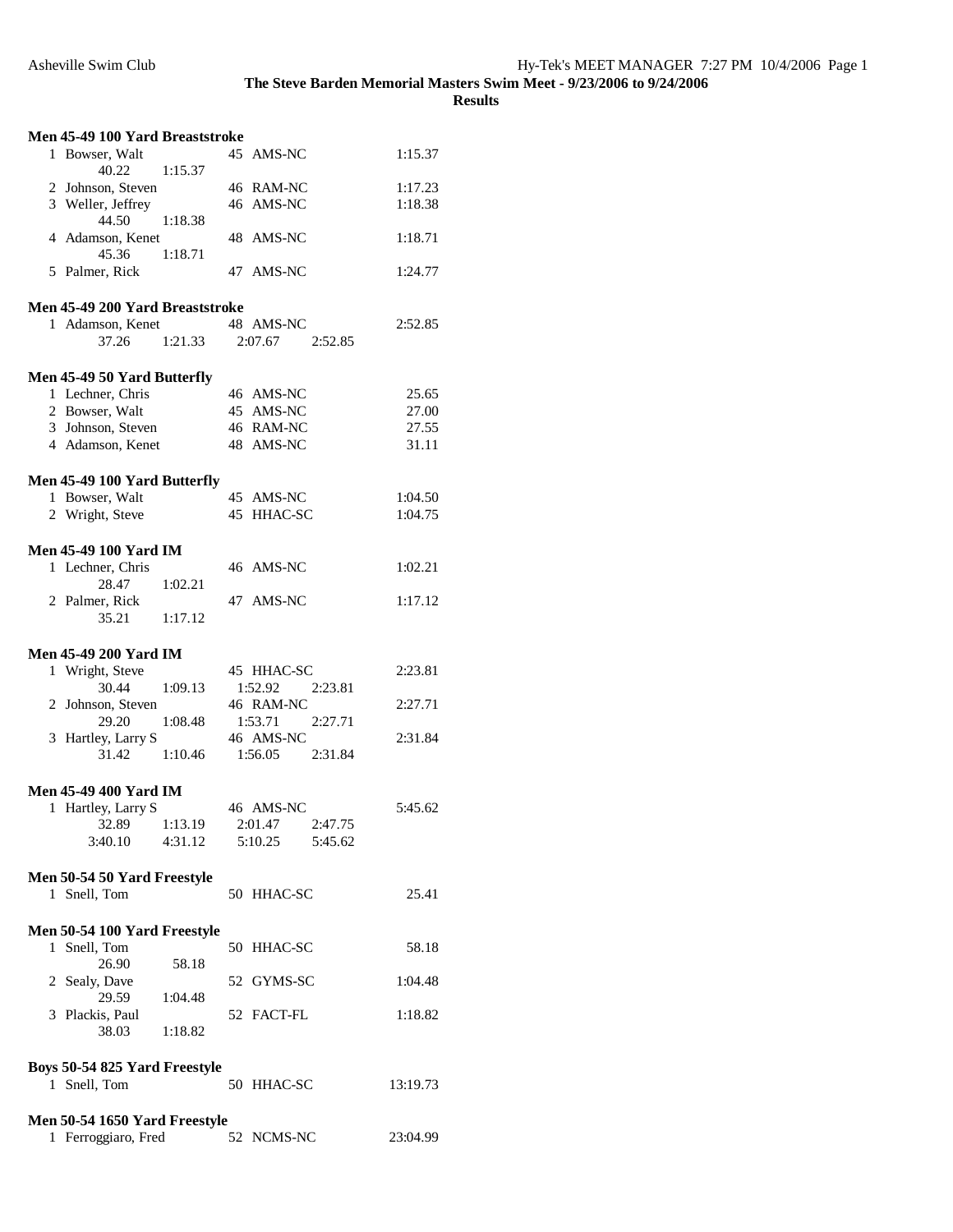| Men 50-54 50 Yard Backstroke<br>1 Sealy, Dave                      |         | 52 GYMS-SC                                  |         | 41.97          |
|--------------------------------------------------------------------|---------|---------------------------------------------|---------|----------------|
|                                                                    |         |                                             |         |                |
| Men 50-54 200 Yard Backstroke<br>1 Ferroggiaro, Fred<br>31.84      |         | 52 NCMS-NC<br>$1:05.52$ $1:39.06$ $2:11.52$ |         | 2:11.52        |
|                                                                    |         |                                             |         |                |
| Men 50-54 50 Yard Breaststroke<br>1 Snell, Tom                     |         | 50 HHAC-SC                                  |         | 34.93          |
|                                                                    |         |                                             |         |                |
| Men 50-54 50 Yard Butterfly<br>1 Easterling, David<br>2 Snell, Tom |         | 50 Unattached<br>50 HHAC-SC                 |         | 30.51<br>30.81 |
| <b>Men 50-54 100 Yard IM</b>                                       |         |                                             |         |                |
| 1 Snell, Tom                                                       |         | 50 HHAC-SC                                  |         | 1:08.54        |
| 32.38                                                              | 1:08.54 |                                             |         |                |
| <b>Men 50-54 200 Yard IM</b>                                       |         |                                             |         |                |
|                                                                    |         |                                             |         |                |
| 1 Snell, Tom<br>32.38 1:17.09                                      |         | 50 HHAC-SC<br>$2:05.66$ $2:42.17$           |         | 2:42.17        |
|                                                                    |         |                                             |         |                |
| <b>Men 50-54 400 Yard IM</b>                                       |         |                                             |         |                |
| 1 Plackis, Paul                                                    |         | 52 FACT-FL                                  |         | 8:02.87        |
| 45.17                                                              | 1:39.38 | 2:49.67                                     | 3:58.07 |                |
|                                                                    |         |                                             |         |                |
| 5:02.95                                                            | 6:11.11 | 7:09.08 8:02.87                             |         |                |
|                                                                    |         |                                             |         |                |
| Men 55-59 50 Yard Freestyle                                        |         |                                             |         |                |
| 1 Conover, Steve                                                   |         | 57 UN-NE                                    |         | 29.77          |
|                                                                    |         |                                             |         |                |
| Men 55-59 100 Yard Freestyle                                       |         |                                             |         |                |
| 1 Conover, Steve                                                   |         | 57 UN-NE                                    |         | 1:07.68        |
|                                                                    |         |                                             |         |                |
| Men 55-59 500 Yard Freestyle                                       |         |                                             |         |                |
| 1 Conover, Steve                                                   |         | 57 UN-NE                                    |         | 7:12.40        |
| 35.72                                                              | 1:17.36 | 2:00.92                                     | 2:45.11 |                |
| 3:29.63                                                            | 4:13.80 | 4:58.32                                     | 5:43.32 |                |
|                                                                    |         |                                             |         |                |
| 6:28.92                                                            | 7:12.40 |                                             |         |                |
|                                                                    |         |                                             |         |                |
| Men 55-59 1650 Yard Freestyle                                      |         |                                             |         |                |
| 1 Blackford, Doug                                                  |         | 59 Unattached                               |         | 44:38.64       |
|                                                                    |         |                                             |         |                |
| Men 55-59 100 Yard Backstroke                                      |         |                                             |         |                |
| 1 Conover, Steve                                                   |         | 57 UN-NE                                    |         | 1:36.39        |
| 47.08                                                              | 1:36.39 |                                             |         |                |
|                                                                    |         |                                             |         |                |
| Men 55-59 200 Yard Backstroke                                      |         |                                             |         |                |
| 1 Conover, Steve                                                   |         | 57 UN-NE                                    |         | 3:37.68        |
| 45.03                                                              | 1:36.41 | 2:28.34                                     | 3:37.68 |                |
|                                                                    |         |                                             |         |                |
| Men 55-59 50 Yard Breaststroke                                     |         |                                             |         |                |
| 1 Rogers, Dave                                                     |         | 56 AMS-NC                                   |         | 57.40          |
|                                                                    |         |                                             |         |                |
|                                                                    |         |                                             |         |                |
| Men 55-59 50 Yard Butterfly                                        |         |                                             |         |                |
| 1 Conover, Steve                                                   |         | 57 UN-NE                                    |         | 37.08          |
|                                                                    |         |                                             |         |                |
| Men 55-59 100 Yard Butterfly                                       |         |                                             |         |                |
| 1 Conover, Steve                                                   |         | 57 UN-NE                                    |         | 1:29.18        |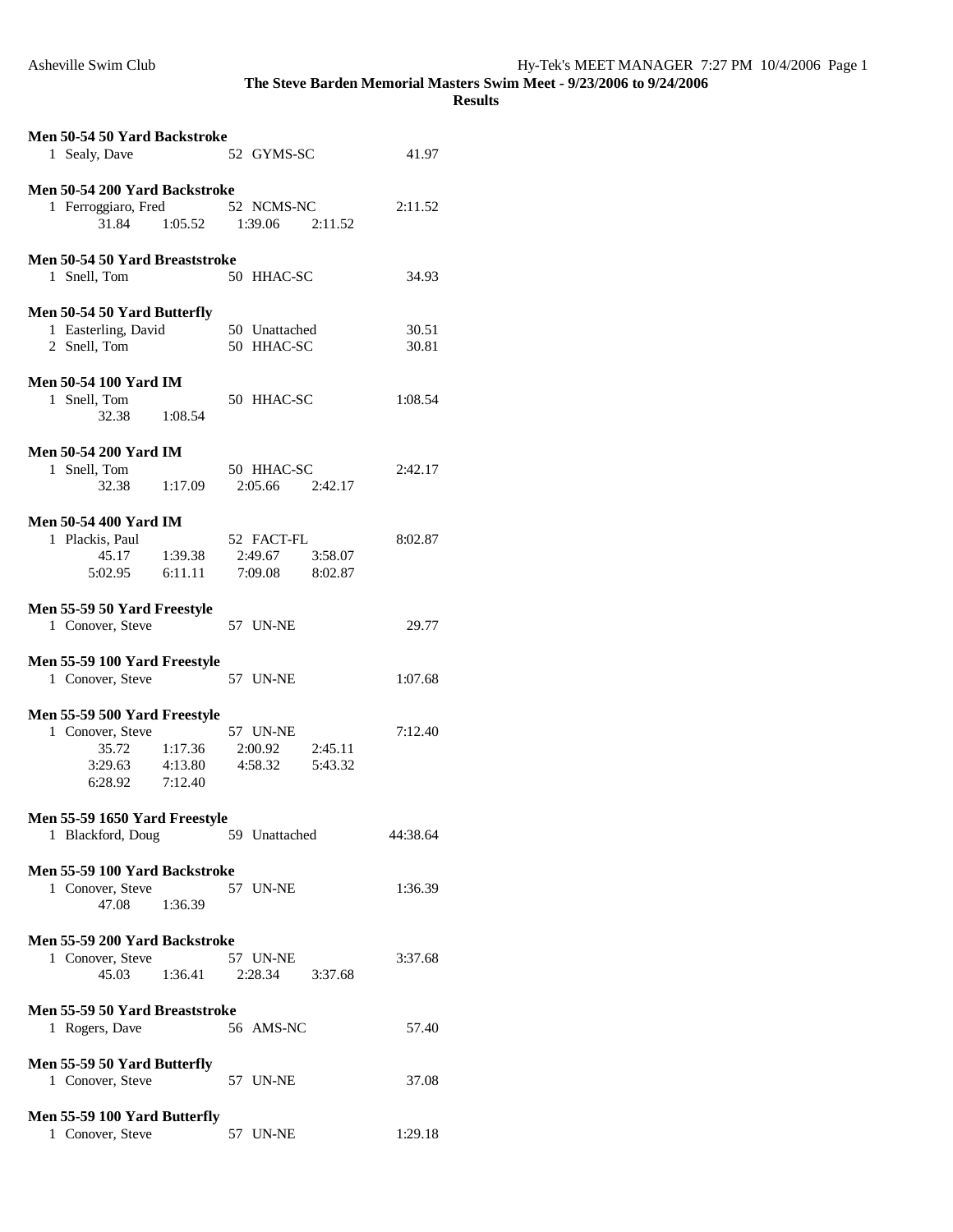|  | Men 55-59 200 Yard Butterfly                      |                       |            |                 |         |
|--|---------------------------------------------------|-----------------------|------------|-----------------|---------|
|  | 1 Conover, Steve                                  |                       | 57 UN-NE   |                 | 3:27.15 |
|  | 42.85                                             | 1:35.74               |            | 2:31.09 3:27.15 |         |
|  |                                                   |                       |            |                 |         |
|  | Men 60-64 50 Yard Freestyle                       |                       |            |                 |         |
|  | 1 Abbott, Richard                                 |                       | 62 GYMS-SC |                 | 29.59   |
|  | 2 Williamson, Bob                                 |                       | 64 AMS-NC  |                 | 33.10   |
|  | 3 Blair, Joseph                                   |                       | 64 NCMS-NC |                 | 33.33   |
|  |                                                   |                       |            |                 |         |
|  | Men 60-64 100 Yard Freestyle                      |                       |            |                 |         |
|  | 1 Abbott, Richard                                 |                       | 62 GYMS-SC |                 | 1:04.94 |
|  | 30.98                                             | 1:04.94               |            |                 |         |
|  | 2 White, Bernie                                   |                       | 62 CSM     |                 | 1:07.55 |
|  | 32.93                                             | 1:07.55               |            |                 |         |
|  | 3 Gadol, Lou                                      |                       | 64 MAC-NC  |                 | 1:19.84 |
|  | 4 Blair, Joseph                                   |                       | 64 NCMS-NC |                 | 1:24.46 |
|  | 37.30                                             | 1:24.46               |            |                 |         |
|  |                                                   |                       |            |                 |         |
|  | Men 60-64 200 Yard Freestyle                      |                       |            |                 |         |
|  | 1 Abbott, Richard                                 |                       | 62 GYMS-SC |                 | 2:34.94 |
|  | 34.22                                             | 1:11.92               | 1:53.04    | 2:34.94         |         |
|  |                                                   |                       |            |                 |         |
|  | Men 60-64 50 Yard Backstroke                      |                       |            |                 |         |
|  | 1 Abbott, Richard                                 |                       | 62 GYMS-SC |                 | 36.00   |
|  | 2 Williamson, Bob 64 AMS-NC                       |                       | 62 CSM     |                 | 39.63   |
|  | 2 White, Bernie<br>(Men 60-64 50 Yard Backstroke) |                       |            |                 | 39.63   |
|  | 4 Blair, Joseph                                   |                       | 64 NCMS-NC |                 | 47.58   |
|  |                                                   |                       |            |                 |         |
|  |                                                   |                       |            |                 |         |
|  |                                                   |                       |            |                 |         |
|  | Men 60-64 100 Yard Backstroke                     |                       |            |                 |         |
|  | 1 Williamson, Bob                                 |                       | 64 AMS-NC  |                 | 1:28.67 |
|  | 43.30 1:28.67                                     |                       |            |                 |         |
|  |                                                   |                       |            |                 |         |
|  | Men 60-64 200 Yard Backstroke                     |                       |            |                 |         |
|  | 1 Williamson, Bob                                 |                       | 64 AMS-NC  |                 | 3:09.68 |
|  |                                                   | 44.07 1:31.61 2:20.62 |            | 3:09.68         |         |
|  | Men 60-64 50 Yard Breaststroke                    |                       |            |                 |         |
|  | 1 Abbott, Richard                                 |                       | 62 GYMS-SC |                 | 38.38   |
|  |                                                   |                       |            |                 |         |
|  | Men 60-64 100 Yard Breaststroke                   |                       |            |                 |         |
|  | 1 Abbott, Richard                                 |                       | 62 GYMS-SC |                 | 1:25.70 |
|  | 40.22                                             | 1:25.70               |            |                 |         |
|  | 2 White, Bernie                                   |                       | 62 CSM     |                 | 1:33.42 |
|  | 44.50                                             | 1:33.42               |            |                 |         |
|  | 3 Gadol, Lou                                      |                       | 64 MAC-NC  |                 | 1:34.41 |
|  | 45.36                                             | 1:34.41               |            |                 |         |
|  |                                                   |                       |            |                 |         |
|  | Men 60-64 50 Yard Butterfly                       |                       |            |                 |         |
|  | 1 White, Bernie                                   |                       | 62 CSM     |                 | 31.87   |
|  | 2 Gadol, Lou                                      |                       | 64 MAC-NC  |                 | 35.44   |
|  | 3 Blair, Joseph                                   |                       | 64 NCMS-NC |                 | 47.89   |
|  |                                                   |                       |            |                 |         |
|  | <b>Men 60-64 100 Yard IM</b>                      |                       |            |                 |         |
|  | 1 Abbott, Richard                                 |                       | 62 GYMS-SC |                 | 1:20.32 |
|  | 37.04                                             | 1:20.32               |            |                 |         |
|  | 2 Williamson, Bob<br>40.79                        | 1:27.33               | 64 AMS-NC  |                 | 1:27.33 |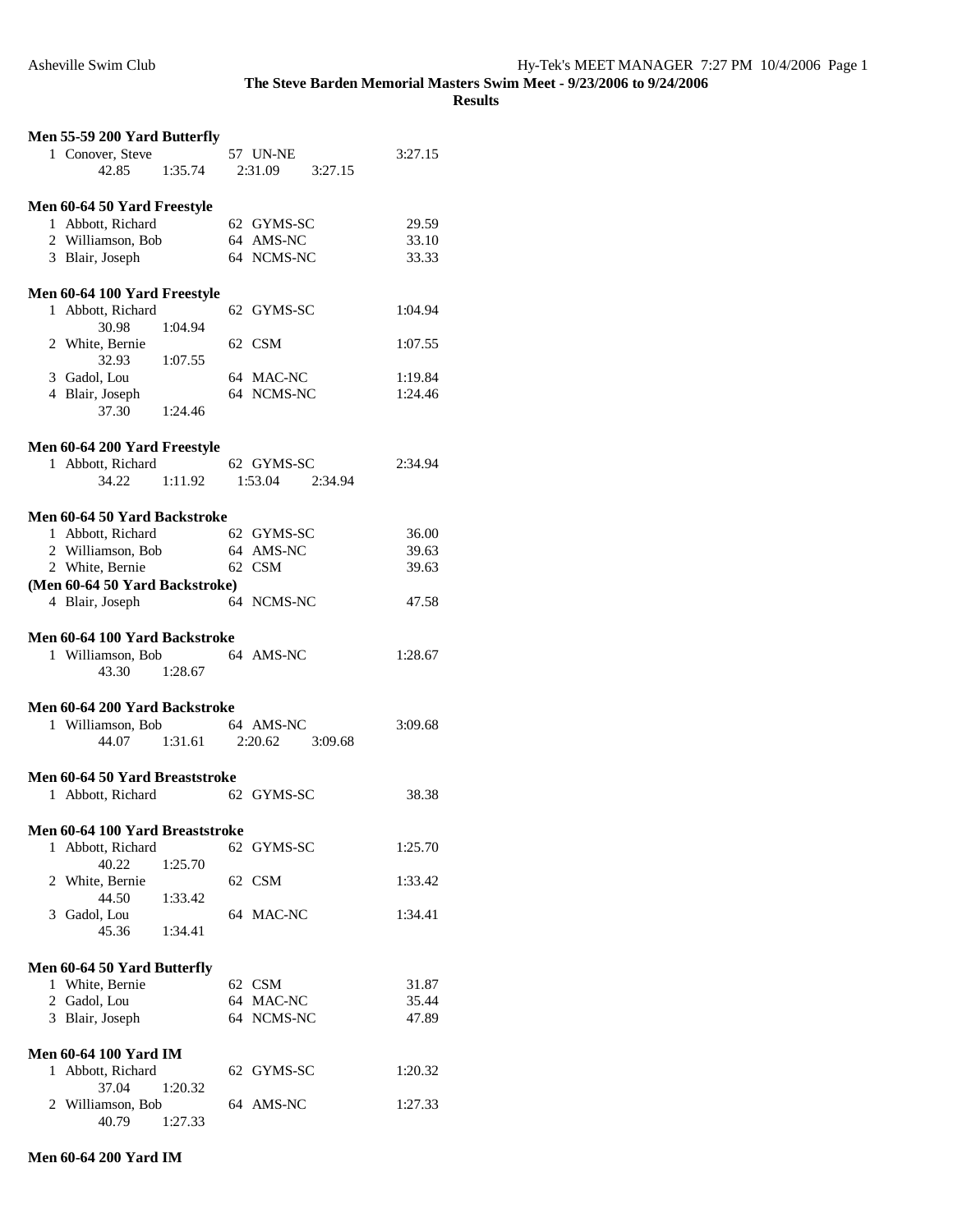| 1 Gadol, Lou<br>38.56 1:35.78                                                          |                    | 64 MAC-NC<br>2:33.84 3:19.03                     | 3:19.03  |
|----------------------------------------------------------------------------------------|--------------------|--------------------------------------------------|----------|
| Men 65-69 50 Yard Freestyle                                                            |                    |                                                  |          |
|                                                                                        |                    |                                                  |          |
| 1 Barnes, Mikal                                                                        |                    | 67 AWSM-NC                                       | 35.29    |
| 2 Weiss, Edward J                                                                      |                    | 65 AMS-NC                                        | 35.92    |
| Men 65-69 100 Yard Freestyle<br>1 Barnes, Mikal                                        |                    | 67 AWSM-NC                                       | 1:21.51  |
|                                                                                        |                    |                                                  |          |
| Men 65-69 200 Yard Freestyle                                                           |                    |                                                  |          |
| 1 Barnes, Mikal                                                                        |                    | 67 AWSM-NC                                       | 3:16.04  |
| 39.78                                                                                  | 1:27.97            | 2:21.47 3:16.04                                  |          |
| Men 65-69 500 Yard Freestyle<br>1 Barnes, Mikal<br>47.95<br>4:35.07 5:30.79<br>8:17.95 | 1:44.35<br>9:08.84 | 67 AWSM-NC<br>2:41.69 3:38.43<br>6:27.34 7:23.37 | 9:08.84  |
|                                                                                        |                    |                                                  |          |
| Boys 65-69 825 Yard Freestyle<br>1 Barnes, Mikal                                       |                    | 67 AWSM-NC                                       | 20:17.13 |
| Men 65-69 50 Yard Breaststroke                                                         |                    |                                                  |          |
| 1 Weiss, Edward J                                                                      |                    | 65 AMS-NC                                        | 42.63    |
|                                                                                        |                    |                                                  |          |
| Men 65-69 200 Yard Breaststroke<br>1 Weiss, Edward J                                   |                    | 65 AMS-NC                                        | 3:49.67  |
| <b>Men 65-69 100 Yard IM</b><br>1 Magnarella, Paul<br>39.65                            | 1:26.97            | 68 AMS-NC                                        | 1:26.97  |
| Men 70-74 50 Yard Freestyle<br>1 Lee, Dickson                                          |                    | 74 UN-PN                                         | 37.87    |
| Men 70-74 100 Yard Freestyle                                                           |                    |                                                  |          |
| 1 Erler, Richard C                                                                     |                    | 70 HHAC-SC                                       | 1:20.76  |
| 2 Will, Eberhard M                                                                     |                    | 70 BUMS-NC                                       | 1:56.73  |
|                                                                                        |                    |                                                  |          |
|                                                                                        |                    |                                                  |          |
| <b>Men 70-74 50 Yard Backstroke</b>                                                    |                    |                                                  |          |
| 1 Mitchell, Clarke                                                                     |                    | 74 AMS-NC                                        | 35.62    |
| 2 Will, Eberhard M                                                                     |                    | 70 BUMS-NC                                       | 1:08.14  |
|                                                                                        |                    |                                                  |          |
| Men 70-74 100 Yard Breaststroke                                                        |                    |                                                  |          |
| 1 Erler, Richard C                                                                     |                    | 70 HHAC-SC                                       | 1:46.33  |
| 51.22                                                                                  | 1:46.33            |                                                  |          |
|                                                                                        |                    |                                                  |          |
| 2 Will, Eberhard M                                                                     |                    | 70 BUMS-NC                                       | 2:12.03  |
| 1:01.45                                                                                | 2:12.03            |                                                  |          |
|                                                                                        |                    |                                                  |          |
| Men 70-74 50 Yard Butterfly                                                            |                    |                                                  |          |
| 1 Mitchell, Clarke                                                                     |                    | 74 AMS-NC                                        | 33.38    |
| 2 Erler, Richard C                                                                     |                    | 70 HHAC-SC                                       | 45.15    |
|                                                                                        |                    |                                                  |          |
| <b>Men 70-74 100 Yard IM</b>                                                           |                    |                                                  |          |
|                                                                                        |                    |                                                  |          |
| 1 Erler, Richard C                                                                     |                    | 70 HHAC-SC                                       | 1:38.93  |
| 48.99                                                                                  | 1:38.93            |                                                  |          |
|                                                                                        |                    |                                                  |          |
| Men 75-79 50 Yard Freestyle                                                            |                    |                                                  |          |
| 1 Webber, Dick                                                                         |                    | 77 RAM-NC                                        | 31.37    |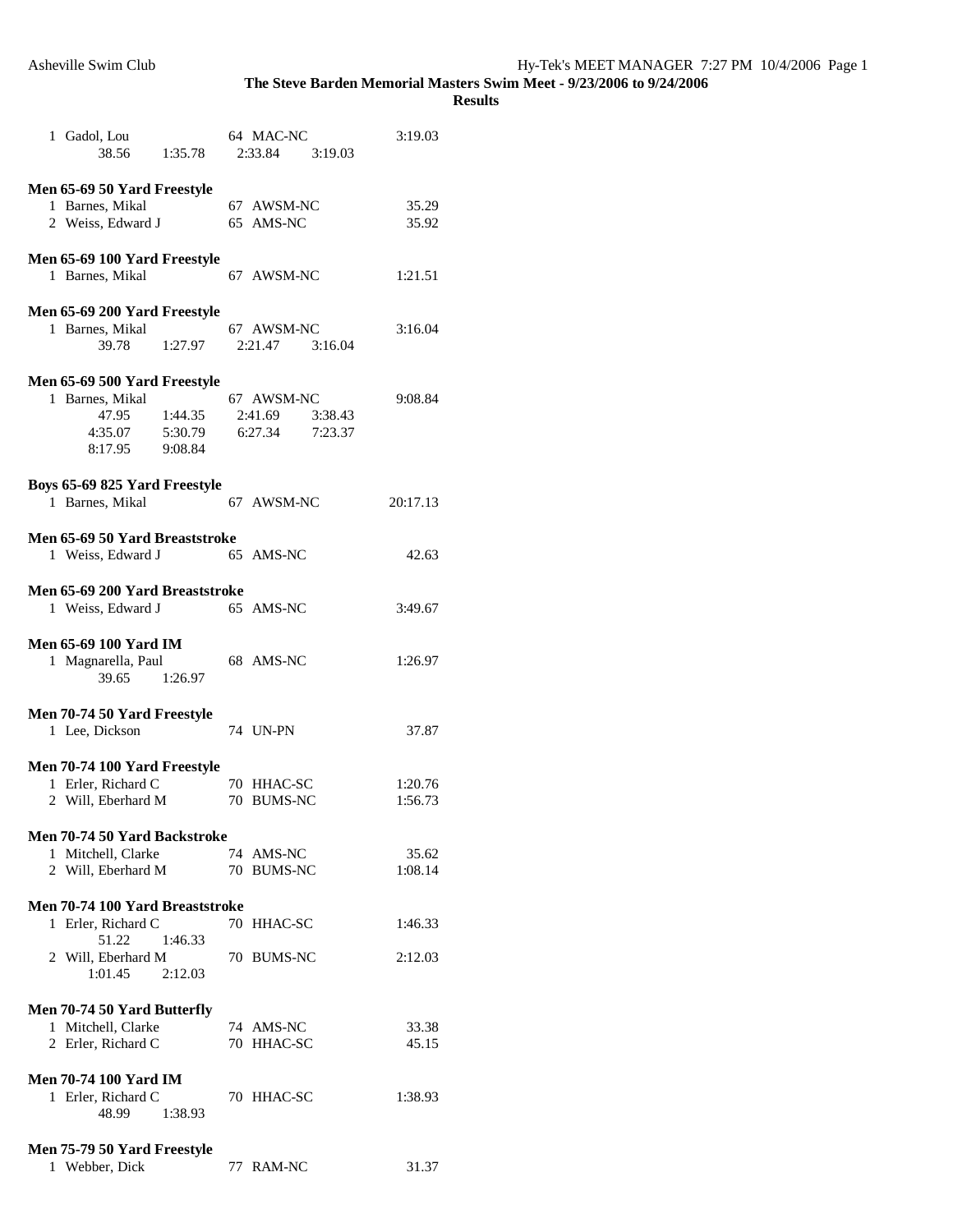|  | Men 75-79 100 Yard Freestyle        |                               |         |  |  |
|--|-------------------------------------|-------------------------------|---------|--|--|
|  | 1 Webber, Dick                      | 77 RAM-NC                     | 1:12.81 |  |  |
|  |                                     |                               |         |  |  |
|  | Men 75-79 50 Yard Backstroke        |                               |         |  |  |
|  | 1 Webber, Dick                      | 77 RAM-NC                     | 46.46   |  |  |
|  |                                     |                               |         |  |  |
|  | Men 75-79 50 Yard Butterfly         |                               |         |  |  |
|  | 1 Webber, Dick                      | 77 RAM-NC                     | 39.84   |  |  |
|  | <b>Men 75-79 100 Yard IM</b>        |                               |         |  |  |
|  | 1 Webber, Dick                      | 77 RAM-NC                     | 1:28.41 |  |  |
|  | 41.54<br>1:28.41                    |                               |         |  |  |
|  |                                     |                               |         |  |  |
|  | Men 80-84 50 Yard Freestyle         |                               |         |  |  |
|  | 1 Scherbarth, Jim                   | 83 RAM-NC                     | 46.51   |  |  |
|  |                                     |                               |         |  |  |
|  | <b>Men 80-84 50 Yard Backstroke</b> |                               |         |  |  |
|  | 1 Scherbarth, Jim                   | 83 RAM-NC                     | 55.96   |  |  |
|  | 2 Montgomery, Wayne                 | 81 NCMS-NC                    | 1:00.23 |  |  |
|  |                                     |                               |         |  |  |
|  | Men 80-84 100 Yard Backstroke       |                               |         |  |  |
|  | 1 Montgomery, Wayne                 | 81 NCMS-NC                    | 2:10.67 |  |  |
|  | 2:10.67<br>1:01.50                  |                               |         |  |  |
|  | 2 Scherbarth, Jim                   | 83 RAM-NC                     | 2:22.90 |  |  |
|  | 1:05.20 2:22.90                     |                               |         |  |  |
|  |                                     |                               |         |  |  |
|  | Men 80-84 200 Yard Backstroke       |                               |         |  |  |
|  | 1 Montgomery, Wayne 81 NCMS-NC      |                               | 4:48.38 |  |  |
|  | $2:18.45$ $3:33.73$<br>1:06.18      | 4:48.38                       |         |  |  |
|  |                                     |                               |         |  |  |
|  |                                     |                               |         |  |  |
|  | Men 80-84 50 Yard Breaststroke      |                               |         |  |  |
|  | 1 Scherbarth, Jim                   | 83 RAM-NC                     | 1:06.09 |  |  |
|  | (Men 80-84 50 Yard Breaststroke)    |                               |         |  |  |
|  | 2 Montgomery, Wayne 81 NCMS-NC      |                               | 1:25.01 |  |  |
|  |                                     |                               |         |  |  |
|  | Women 18+200 Yard Freestyle Relay   |                               |         |  |  |
|  | 1 RAM-NC                            | A                             | 1:51.50 |  |  |
|  | 1) Lewis, Jennifer 26               | 2) Johnson, Shandra 27        |         |  |  |
|  | 3) Bonney, Erin 23                  | 4) Namey, Emily 29            |         |  |  |
|  | 57.21<br>27.57<br>2 AMS-NC          | 1:51.50<br>1:23.82<br>A       | 1:51.76 |  |  |
|  | 1) Kulakova, Svitlana 23            | 2) Battle, Ruth 44            |         |  |  |
|  | 3) Booth, Shelley 34                | 4) Barden, Diana 25           |         |  |  |
|  | 26.87<br>52.91                      | 1:22.58<br>1:51.76            |         |  |  |
|  |                                     |                               |         |  |  |
|  | Women 18+400 Yard Freestyle Relay   |                               |         |  |  |
|  | 1 AMS-NC                            | А                             | 4:54.59 |  |  |
|  | 1) Kulakova, Svitlana 23            | 2) Barden, Diana 25           |         |  |  |
|  | 3) Kramer, Adrienne 40              | 4) Ziegler, Michelle 25       |         |  |  |
|  | 28.60<br>59.68                      | 1:37.71<br>2:18.50            |         |  |  |
|  | 3:02.12<br>3:47.09                  | 4:18.98<br>4:54.59            |         |  |  |
|  |                                     |                               |         |  |  |
|  | Women 18+200 Yard Medley Relay      |                               |         |  |  |
|  | 1 AMS-NC                            | А                             | 2:08.00 |  |  |
|  | 1) Barden, Diana 25                 | 2) Kulakova, Svitlana 23      |         |  |  |
|  | 3) Booth, Shelley 34                | 4) Battle, Ruth 44<br>1:41.42 |         |  |  |
|  | 35.16<br>1:09.49<br>2 RAM-NC        | 2:08.00<br>A                  | 2:19.96 |  |  |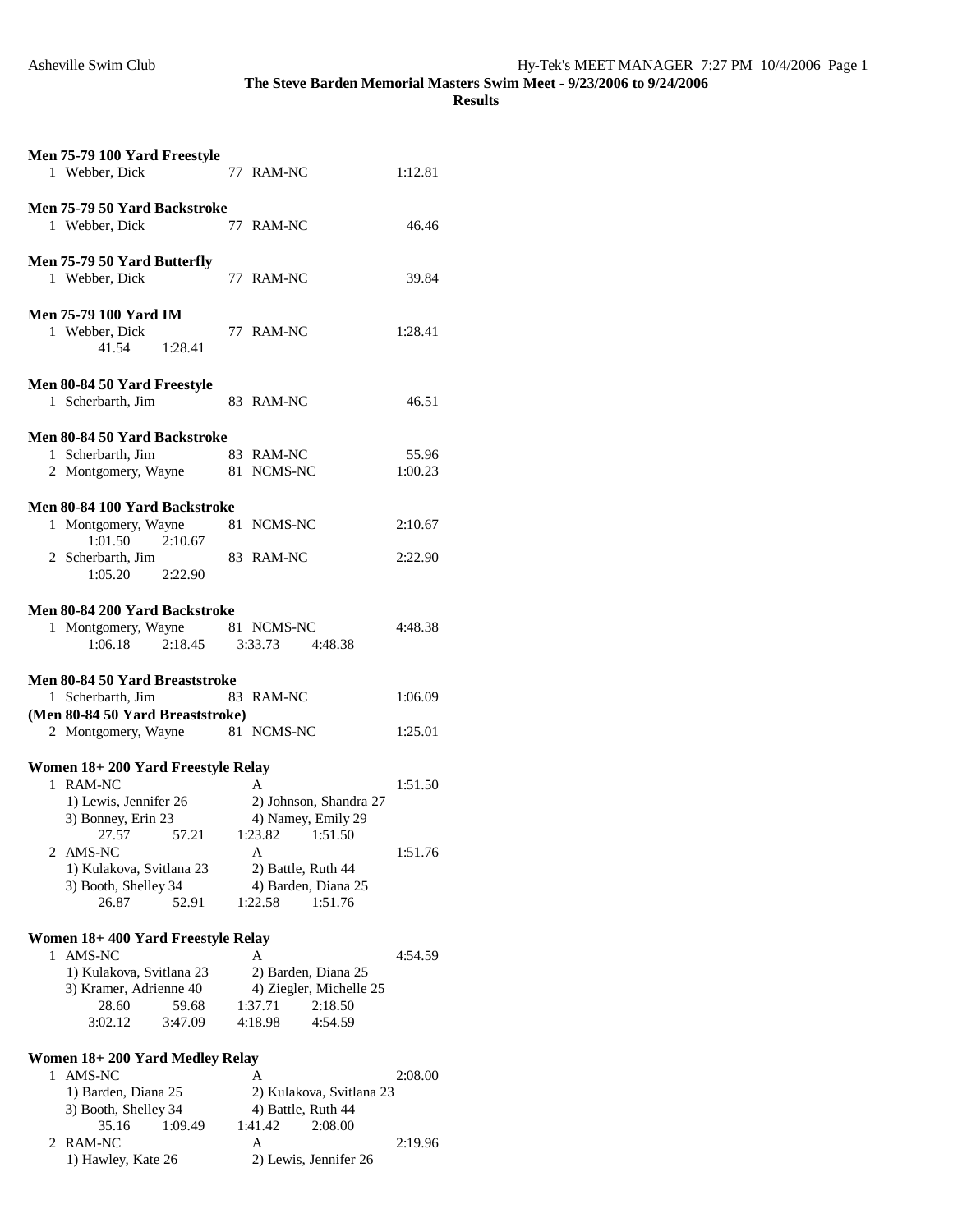|   | 3) Greene, Dana 37<br>33.72                                              | 1:16.33         | 4) Bonney, Erin 23<br>1:47.87 | 2:19.96                 |         |
|---|--------------------------------------------------------------------------|-----------------|-------------------------------|-------------------------|---------|
|   | Women 25+ 200 Yard Freestyle Relay                                       |                 |                               |                         |         |
|   | 1 AMS-NC                                                                 |                 | B                             |                         | 2:24.15 |
|   | 1) Cook, Nicole 34                                                       |                 |                               | 2) Kramer, Adrienne 40  |         |
|   | 3) Ziegler, Michelle 25                                                  |                 |                               |                         |         |
|   | 33.51                                                                    | 1:10.71         | 1:50.40                       | 2:24.15                 |         |
|   |                                                                          |                 |                               |                         |         |
|   | Women 25+ 200 Yard Medley Relay<br>1 AMS-NC                              |                 | B                             |                         | 2:36.96 |
|   | 1) Kramer, Adrienne 40                                                   |                 |                               | 2) Ziegler, Michelle 25 |         |
|   | 3) Cook, Nicole 34                                                       |                 |                               |                         |         |
|   | 40.22                                                                    | 1:26.07         | 2:00.87                       | 2:36.96                 |         |
|   | Women 45+ 200 Yard Freestyle Relay                                       |                 |                               |                         |         |
|   | 1 AMS-NC                                                                 |                 | A                             |                         | 2:05.83 |
|   | 1) Schindler-Speight, Peggy 45 2) Hart, Janet 46                         |                 |                               |                         |         |
|   | 3) Rogers, Jennie 53                                                     |                 | 4) Handley, Kim 50            |                         |         |
|   | 34.27                                                                    | 1:09.41 1:46.70 |                               | 2:05.83                 |         |
|   |                                                                          |                 |                               |                         |         |
|   | Women 45+ 400 Yard Freestyle Relay                                       |                 |                               |                         |         |
|   | 1 AMS-NC                                                                 |                 | B                             |                         | 4:52.22 |
|   | 1) Schindler-Speight, Peggy 45 2) Hart, Janet 46<br>3) Rogers, Jennie 53 |                 | 4) Handley, Kim 50            |                         |         |
|   | 32.41                                                                    | 1:06.57         | 1:45.28                       | 2:25.82                 |         |
|   | 3:04.01                                                                  | 3:45.27         | 4:17.30                       | 4:52.22                 |         |
|   |                                                                          |                 |                               |                         |         |
|   | Women 45+ 200 Yard Medley Relay                                          |                 |                               |                         |         |
|   | 1 AMS-NC                                                                 |                 | C                             |                         | 2:40.48 |
|   | 1) Rogers, Jennie 53                                                     |                 | 2) Hart, Janet 46             |                         |         |
|   | 3) Schindler-Speight, Peggy 45                                           |                 |                               |                         |         |
|   | 41.13                                                                    | 1:25.86         | 2:02.26 2:40.48               |                         |         |
|   | Men 18+ 200 Yard Freestyle Relay                                         |                 |                               |                         |         |
|   | 1 AMS-NC                                                                 |                 | A                             |                         | 1:39.58 |
|   | 1) Kulakov, Taras 19                                                     |                 |                               | 2) Walker, Austin S 31  |         |
|   | 3) Johnson, Patrick 26                                                   |                 |                               | 4) Whitmire, John 31    |         |
|   | 23.54                                                                    | 50.57           | 1:16.27                       | 1:39.58                 |         |
| 2 | GYMS-SC                                                                  |                 | А                             |                         | 1:44.92 |
|   | 1) Bridges, David 41                                                     |                 | 2) Sealy, Dave 52             |                         |         |
|   | 3) Fennell, Josh 30                                                      |                 |                               | 4) Adriatico, Juan 24   |         |
|   | 26.30                                                                    | 54.50           | 1:20.98                       | 1:44.92                 |         |
|   | Men 18+ 400 Yard Freestyle Relay                                         |                 |                               |                         |         |
| 1 | AMS-NC                                                                   |                 | A                             |                         | 3:53.44 |
|   | 1) Kulakov, Taras 19                                                     |                 |                               | 2) Walker, Austin S 31  |         |
|   | 3) Johnson, Patrick 26                                                   |                 |                               | 4) Whitmire, John 31    |         |
|   | 25.63                                                                    | 52.86           | 1:21.72                       | 1:56.93                 |         |
|   | 2:24.93                                                                  | 2:56.88         | 3:23.76                       | 3:53.44                 |         |
|   | 2 GYMS-SC                                                                |                 | A                             |                         | 4:23.24 |
|   | 1) Fennell, Josh 30                                                      |                 |                               | 2) Abbott, Richard 62   |         |
|   | 3) Karel, Tom 39                                                         |                 |                               | 4) Adriatico, Juan 24   |         |
|   | 29.43                                                                    | 1:00.67         | 1:34.34                       | 2:11.50                 |         |
|   | 2:28.94                                                                  | 3:20.72         | 3:49.14                       | 4:23.24                 |         |
|   | Men 18+ 200 Yard Medley Relay                                            |                 |                               |                         |         |
| 1 | AMS-NC                                                                   |                 | A                             |                         | 1:50.05 |
|   | 1) Kulakov, Taras 19                                                     |                 |                               | 2) Walker, Austin S 31  |         |
|   | 3) Lechner, Chris 46                                                     |                 |                               | 4) Johnson, Patrick 26  |         |
|   | 27.95                                                                    | 57.42           | 1:24.43                       | 1:50.05                 |         |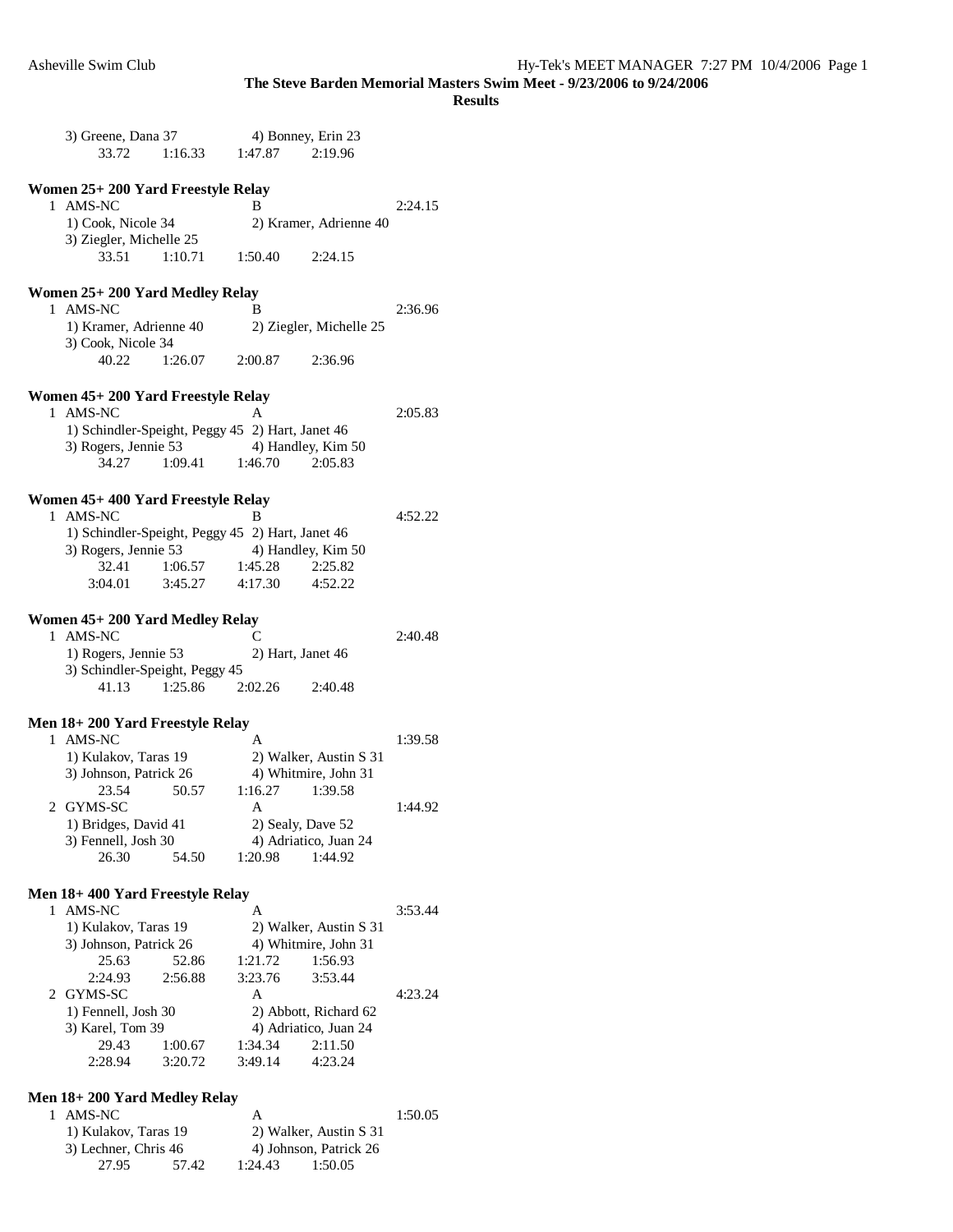|   | 2 GYMS-SC<br>1) Karel, Tom 39<br>3) Fennell, Josh 30<br>39.54<br>1:10.26 | A<br>2) Adriatico, Juan 24<br>4) Taber, Tom 43<br>1:39.87<br>2:08.88 | 2:08.88 |
|---|--------------------------------------------------------------------------|----------------------------------------------------------------------|---------|
|   | Men 25+ 200 Yard Freestyle Relay                                         |                                                                      |         |
|   | 1 RAM-NC                                                                 | A                                                                    | 1:41.68 |
|   | 1) Haberman, Brandon 29                                                  | 2) Su, Billy 32                                                      |         |
|   | 3) Mangrum, John 43<br>27.18<br>54.30                                    | 4) Stewart, Henry D 42<br>1:19.55<br>1:41.68                         |         |
|   |                                                                          |                                                                      |         |
|   | Men 25+ 400 Yard Freestyle Relay                                         |                                                                      |         |
|   | 1 RAM-NC                                                                 | A                                                                    | 3:55.96 |
|   | 1) Stewart, Henry D 42                                                   | 2) Su, Billy 32                                                      |         |
|   | 3) Mangrum, John 43                                                      | 4) Gilmore, John 43                                                  |         |
|   | 29.23<br>59.39                                                           | 1:27.62<br>1:59.00                                                   |         |
|   | 3:04.54<br>2:30.30                                                       | 3:28.84<br>3:55.96                                                   |         |
|   | Men 25+ 200 Yard Medley Relay                                            |                                                                      |         |
|   | 1 AMS-NC                                                                 | B                                                                    | 1:56.58 |
|   | 1) Whitmire, John 31                                                     | 2) Kriegler, Frank 40                                                |         |
|   | 3) Bowser, Walt 45                                                       | 4) Cook, Matthew H 36                                                |         |
|   | 33.18<br>1:05.63                                                         | 1:32.11<br>1:56.58                                                   |         |
|   | 2 RAM-NC                                                                 | A                                                                    | 1:58.93 |
|   | 1) Haberman, Brandon 29                                                  | 2) Su, Billy 32                                                      |         |
|   | 3) Mangrum, John 43                                                      | 4) Stewart, Henry D 42                                               |         |
|   | 32.90<br>1:07.19                                                         | 1:32.05<br>1:58.93                                                   |         |
|   | Men 35+ 200 Yard Freestyle Relay                                         |                                                                      |         |
|   | 1 AMS-NC                                                                 | B                                                                    | 1:37.60 |
|   | 1) Bowser, Walt 45                                                       | 2) Lechner, Chris 46                                                 |         |
|   | 3) Kriegler, Frank 40                                                    | 4) Cook, Matthew H 36                                                |         |
|   | 48.75<br>23.47                                                           | 1:13.91<br>1:37.60                                                   |         |
|   | 2 RAM-NC                                                                 | B                                                                    | 1:58.99 |
|   | 1) Roerden, Jeffrey 44                                                   | 2) Gilmore, John 43                                                  |         |
|   | 3) Johnson, Steven 46<br>57.88<br>31.92                                  | 4) Webber, Dick 77<br>1:28.80<br>1:58.99                             |         |
|   |                                                                          |                                                                      |         |
|   | Men 35+ 400 Yard Freestyle Relay                                         |                                                                      |         |
| 1 | AMS-NC                                                                   | B                                                                    | 3:45.14 |
|   | 1) Lechner, Chris 46                                                     | 2) Bowser, Walt 45                                                   |         |
|   | 3) Kriegler, Frank 40                                                    | 4) Cook, Matthew H 36                                                |         |
|   | 27.16<br>57.03                                                           | 1:23.45<br>1:53.96                                                   |         |
|   | 2:22.36<br>2:53.53                                                       | 3:17.77<br>3:45.14                                                   |         |
|   |                                                                          |                                                                      |         |
|   | Men 45+ 200 Yard Freestyle Relay<br>1 AMS-NC                             | C                                                                    | 1:52.89 |
|   | 1) Mitchell, Clarke 74                                                   | 2) Adamson, Kenet 48                                                 |         |
|   | 3) Hartley, Larry S 46                                                   |                                                                      |         |
|   | 31.43<br>1:00.50                                                         | 1:26.62<br>1:52.89                                                   |         |
|   |                                                                          |                                                                      |         |
|   | Men 45+ 400 Yard Freestyle Relay                                         |                                                                      |         |
|   | 1 AMS-NC                                                                 | C                                                                    | 4:25.89 |
|   | 1) Hartley, Larry S 46                                                   | 2) Adamson, Kenet 48                                                 |         |
|   | 3) Palmer, Rick 47                                                       |                                                                      |         |
|   | 30.63<br>1:03.77<br>2:44.54<br>3:21.54                                   | 1:36.13<br>2:12.92<br>3:51.77<br>4:25.89                             |         |
|   |                                                                          |                                                                      |         |
|   | Men 45+ 200 Yard Medley Relay                                            |                                                                      |         |
|   | 1 AMS-NC                                                                 | C                                                                    | 2:09.99 |
|   | 1) Hartley, Larry S 46                                                   | 2) Palmer, Rick 47                                                   |         |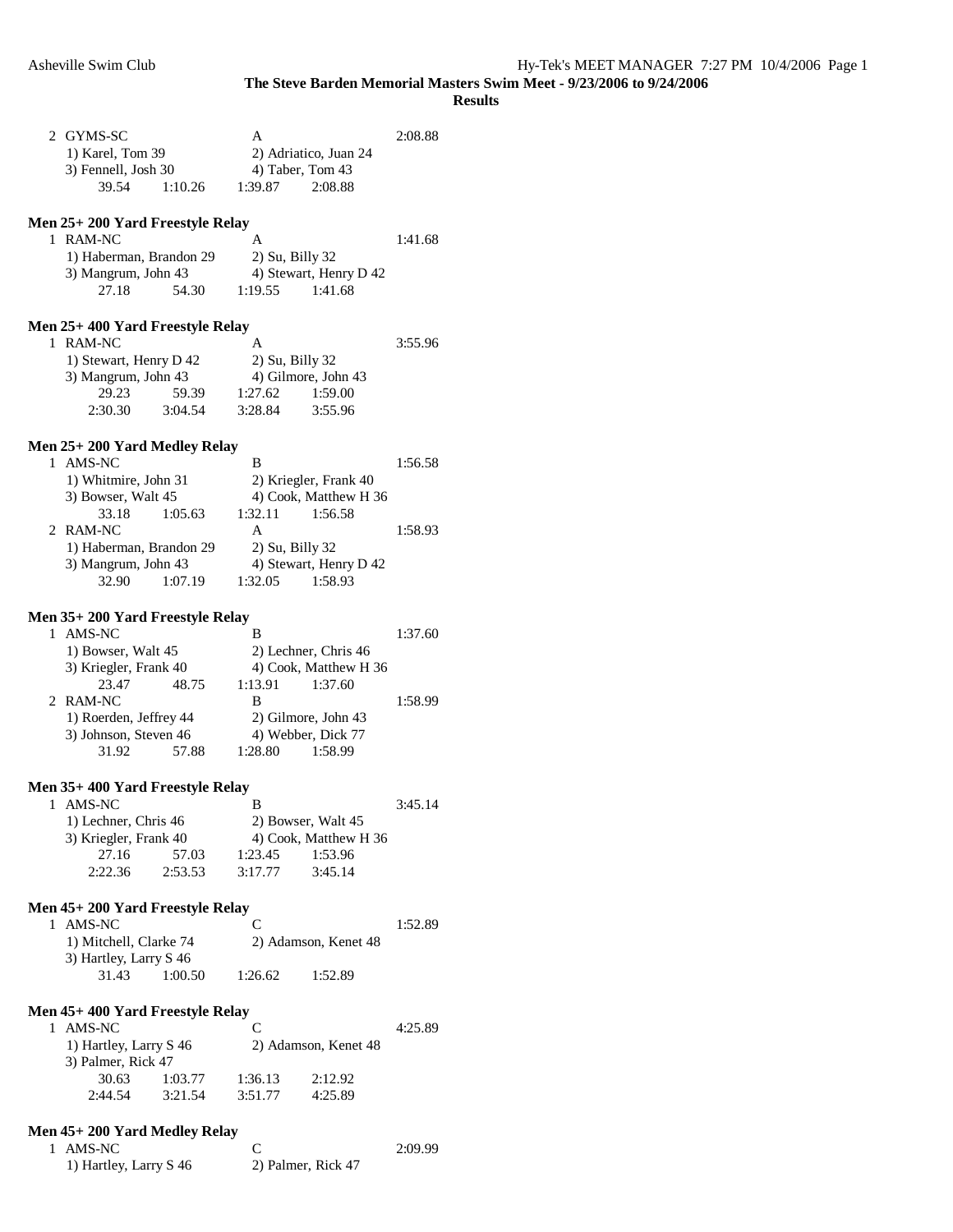**Results** 

| 3) Adamson, Kenet 48 |         |         |         |  |  |
|----------------------|---------|---------|---------|--|--|
| 33.38                | 1:12.46 | 1:43.12 | 2:09.99 |  |  |

### **Men 55+ 400 Yard Freestyle Relay**

| 1 AMS-NC               |         | Ð                     |                        | 5:12.02 |
|------------------------|---------|-----------------------|------------------------|---------|
| 1) Mitchell, Clarke 74 |         | 2) Williamson, Bob 64 |                        |         |
| 3) Weiss, Edward J 65  |         |                       | 4) Magnarella, Paul 68 |         |
| 30.67                  | 1:03.74 | 1:40.42               | 2:21.22                |         |
| 3:03.36                | 3:50.37 | 4:28.32               | 5:12.02                |         |

## **Men 55+ 200 Yard Medley Relay**

| 1 AMS-NC               |         | Ð       |                       | 2:30.88 |
|------------------------|---------|---------|-----------------------|---------|
| 1) Mitchell, Clarke 74 |         |         | 2) Weiss, Edward J 65 |         |
| 3) Magnarella, Paul 68 |         |         | 4) Williamson, Bob 64 |         |
| 40.67                  | 1:23.58 | 1:56.43 | 2:30.88               |         |

## **Mixed 18+ 200 Yard Freestyle Relay**

|  | AMS-NC                                        |         |                        |                     | 2:38.51 |
|--|-----------------------------------------------|---------|------------------------|---------------------|---------|
|  | 1) Kulakova, Svitlana 23                      |         | 2) Kulakov, Taras 19   |                     |         |
|  | 3) Whitmire, John 31                          |         | 4) Taylor, Tabitha 21  |                     |         |
|  | 50.99                                         | 1:18.58 | 1:53.15                | 2:38.51             |         |
|  | 2 RAM-NC                                      |         | А                      |                     | 4:49.22 |
|  | 1) Bonney, Erin 23<br>3) Haberman, Brandon 29 |         | 2) Johnson, Shandra 27 |                     |         |
|  |                                               |         |                        | 4) Mangrum, John 43 |         |
|  | 3:29.90                                       | 3:54.59 | 4:21.45                | 4:49.22             |         |

### **Mixed 18+ 200 Yard Medley Relay**

| AMS-NC               |         | А                      |                          | 2:02.06 |
|----------------------|---------|------------------------|--------------------------|---------|
| 1) Kulakov, Taras 19 |         |                        | 2) Kulakova, Svitlana 23 |         |
| 3) Whitmire, John 31 |         |                        | 4) Taylor, Tabitha 21    |         |
| 27.80                | 1:01.81 | 1:29.89                | 2:02.06                  |         |
| 2 RAM-NC             |         | А                      |                          | 2:18.84 |
| 1) Bonney, Erin 23   |         | 2) Lewis, Jennifer 26  |                          |         |
| 3) Mangrum, John 43  |         |                        | 4) Roerden, Jeffrey 44   |         |
| 33.07                | 1:14.00 | 1:46.55                | 2:18.84                  |         |
| WWFO                 |         | А                      |                          | 2:19.41 |
| 1) Bilyk, Amanda 20  |         | 2) Bordenave, Kevin 18 |                          |         |
| 3) Burns, Brendan 19 |         |                        | 4) Rice, Laura 30        |         |
| 36.92                | 1:14.53 | 1:52.13                | 2:19.41                  |         |

## **Mixed 25+ 200 Yard Freestyle Relay**

|   | AMS-NC                 |         |                        |                         | 1:48.50 |
|---|------------------------|---------|------------------------|-------------------------|---------|
|   | 1) Hartley, Larry S 46 |         |                        | 2) Ziegler, Michelle 25 |         |
|   | 3) Palmer, Rick 47     |         |                        | 4) Cook, Nicole 34      |         |
|   | 25.52                  | 52.65   | 1:18.46                | 1:48.50                 |         |
|   | 2 RAM-NC               |         | В                      |                         | 1:59.07 |
|   | 1) Lewis, Jennifer 26  |         |                        | 2) Hawley, Kate 26      |         |
|   | 3) Su, Billy 32        |         | 4) Gilmore, John 43    |                         |         |
|   | 25.47                  | 1:00.14 | 1:34.26                | 1:59.07                 |         |
| 3 | AMS-NC                 |         | В                      |                         | 2:05.94 |
|   | 1) Barden, Diana 25    |         | 2) Walker, Austin S 31 |                         |         |
|   | 3) Johnson, Patrick 26 |         |                        | 4) Booth, Shelley 34    |         |
|   | 33.95                  | 1:09.62 | 1:38.53                | 2:05.94                 |         |
|   |                        |         |                        |                         |         |

### **Mixed 25+ 200 Yard Medley Relay**

| 1 RAM-NC               |                         | 1:57.78 |  |
|------------------------|-------------------------|---------|--|
| 1) Johnson, Shandra 27 | 2) Namey, Emily 29      |         |  |
| 3) Su, Billy 32        | 4) Haberman, Brandon 29 |         |  |
| 2 AMS-NC               |                         | 1:59.87 |  |
| 1) Barden, Diana 25    | 2) Walker, Austin S 31  |         |  |
| 3) Booth, Shelley 34   | 4) Johnson, Patrick 26  |         |  |